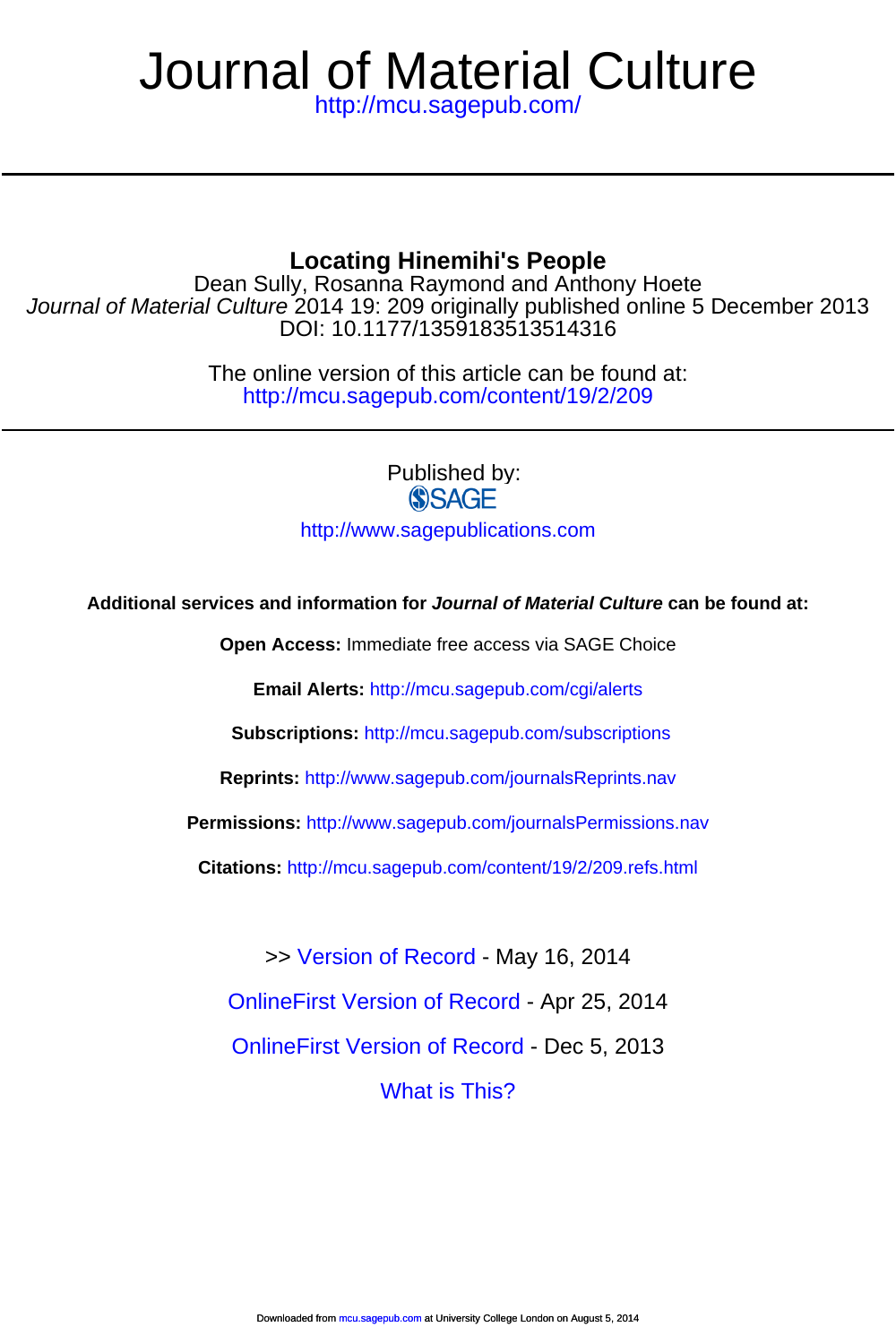## **Locating Hinemihi's People**

Journal of Material Culture 2014, Vol. 19(2) 209–229 © The Author(s) 2013 Reprints and permissions: sagepub.co.uk/journalsPermissions.nav DOI: 10.1177/1359183513514316 mcu.sagepub.com



*Journal* of

**MATERIAL CULTURE**

**Dean Sully** University College London, UK

## **Rosanna Raymond**

Ngati Ranana (London Maori Club), UK

## **Anthony Hoete**

WHAT\_architecture, London, UK

#### **Abstract**

The care of *taonga* (Maori treasures) outside the Maori community takes place within varying degrees of inter-cultural engagement, in which encounters with the past can be seen to be negotiated through the changing nature of personal and institutional relationships in the present. The desire to develop Hinemihi, the historic Maori meeting house at Clandon Park, as a functioning *marae* (ceremonial gathering place) has provided a challenge to conventional heritage conservation practice. A response to the conservation of Hinemihi has been to adapt practices developed by the *Pouhere Taonga* / New Zealand Historic Places Trust for the conservation of historic *marae*. The success of this approach relies on the formation of an active and sustainable *marae* community. Therefore, a series of community-based events have been delivered to nurture the developing relationships between Hinemihi and her people as an essential element of the conservation project. This has questioned the central role of Maori in the long-term care of Hinemihi. As a result, the formation of 'Hinemihi's People' is an attempt to develop a sustainable conservation community for Hinemihi at Clandon Park that reflects a spatially and temporally grounded reality, based on lived experiences.

#### **Keywords**

Conservation, heritage, intercultural, Maori, meeting houses, participatory

## **Introducing Hinemihi**

Hinemihi was constructed as a *whare tupuna* (ancestral meeting house) of the Ngati Hinemihi *hapu* (sub-tribe) in Te Wairoa, Aotearoa (New Zealand). In 1880, Chief Aporo

#### **Corresponding author:**

Dean Sully, UCL Institute of Archaeology, 31–34 Gordon Square, London WC1A0PY, UK. Email: [d.sully@ucl.ac.uk](mailto:d.sully@ucl.ac.uk)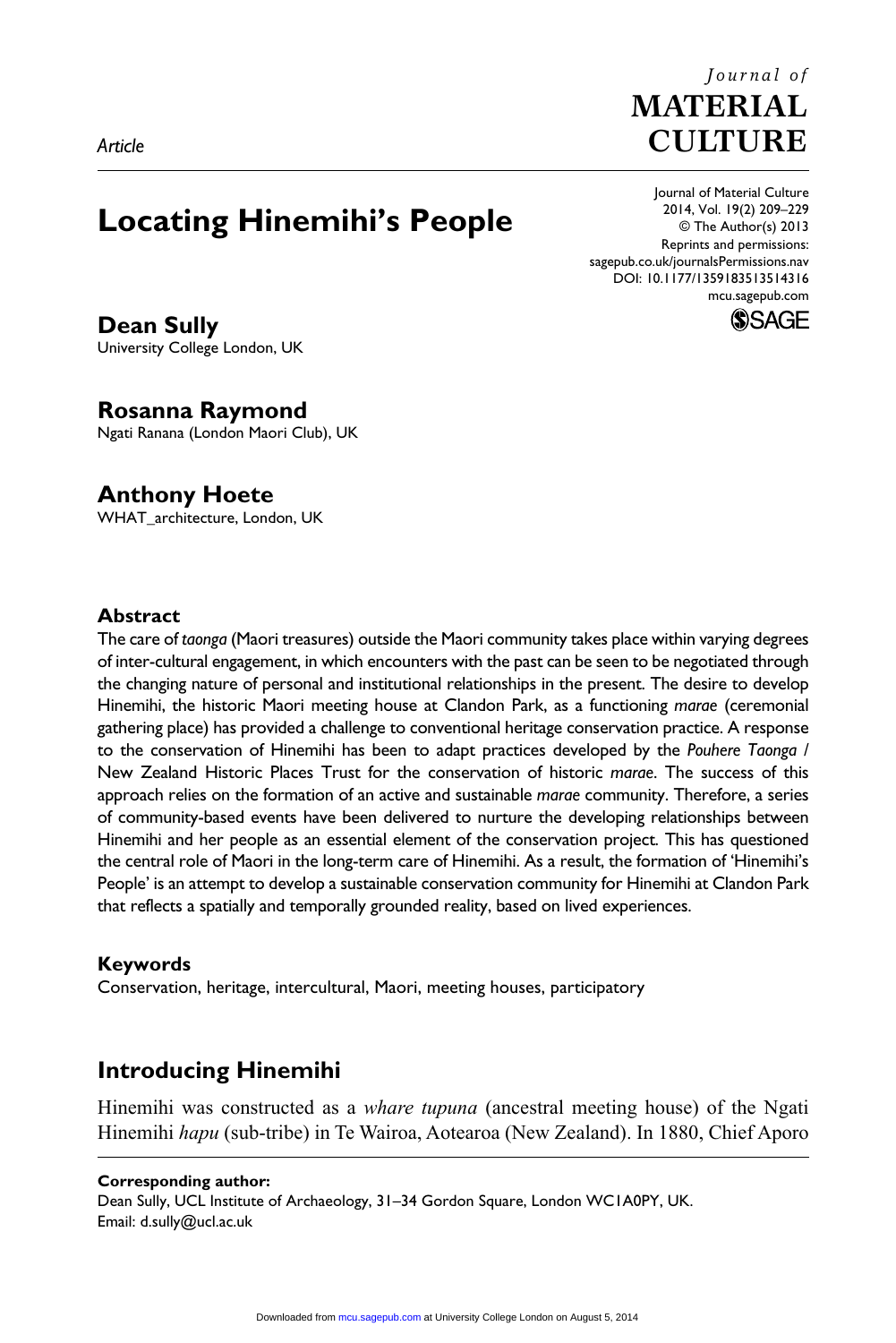Te Wharekaniwha commissioned carvers Wero Taroi and Tene Waitere to create Hinemihi as a meeting place for Ngati Hinemihi at Te Wairoa (Neich, 2001: 62–69). At this time, large meeting houses, which combined the functions of church, assembly hall, chief's house and ancestral memorial, were being constructed to accommodate tribal meetings and to celebrate and confirm local Maori identity (Brown, 2009: 262; Neich, 1994: 93; Sissons, 1998). Hinemihi was planned as a public place where important decisions were made, visitors entertained, genealogies affirmed, relationships confirmed, births and marriages celebrated and the dead mourned (Stafford, 1986).

The *marae* (ceremonial gathering place) forms a *turangawaewae* (a place to stand) for the *tangata whenua* (or 'hosts') who have customary and political authority within their territory. Maori meeting houses embody the living ancestors of their *iwi* (tribal group); Hinemihi, as a female, is therefore referred to as 'she'. The construction of Hinemihi represented a statement of tribal prestige, a 'collective presentation of tribal efficacy' (Thomas, 1999: 103). In addition, she provided a focus for commercial tourism as a venue for Maori cultural performances where tourists paid to view the carvings, attend dances and to enjoy refreshments.

This period of use came to a catastrophic end with the violent eruption of Mount Tarawera in 1886. The scale of the resultant devastation forced the surviving inhabitants of Te Wairoa to relocate, and many resettled in nearby Rotorua. In 1892, Hinemihi was purchased from Ngati Hinemihi for £50 by William Hillier, 4th Earl of Onslow, and governor of New Zealand from 1888 to 1892. She was dismantled and 23 carved pieces were transported to Clandon Park, Surrey, UK, the then home of the Onslow family. By 1897, she had been rebuilt as a summerhouse in the landscaped gardens of Clandon Park. Since 1956, she has been cared for by the National Trust at Clandon Park (Neich, 2003; Sully and Gallop, 2007). Apart from her geographical, contextual and cultural transition, Hinemihi has gone through many physical transformations in the past 133 years. While the 23 carvings from her time in New Zealand still exist, the majority of her current structure appears to date from restorations carried out by the National Trust in 1960 and 1980.

Since the 1980s, Hinemihi has experienced increased contact with Maori. This resulted in the donation of new carvings from Ngati Hinemihi that were installed and dedicated at a ceremony in 1995 (Gallop, 1998; Hooper-Greenhill, 1998, 2000). This Maori re-appropriation has created a new profile for Hinemihi both in the UK and New Zealand through which she has been re-imbued with a Maori physical and spiritual presence. Hinemihi, as the adopted meeting house of Ngati Ranana (London Maori Club), has been used as a functioning *marae* since 1995. This increased contact reflects a more general desire to develop reciprocal relationships between heritage institutions and source communities around the care and use of objects they hold (Tapsell, 2002). This is evident in examples of historic meeting houses that have been relocated from their connected communities, such as Ruatepupuke II in the Field Museum Chicago (Terrell et al., 2007), Rauru in the Museum für Völkerkunde in Hamburg (Thomas et al., 2009) and Te Wharepuni a Maui at the Linden-Museum in Stuttgart, Germany (Garbutt, 2007). In these examples, the rights of Ngati Hinemihi, Te Whanau-a-Ruataupare and Ngati Porou to speak for their *taonga tipuna* (ancestral treasures) are established by *whakapapa* (genealogy) and customary practice. Therefore, the National Trust, the Field Museum,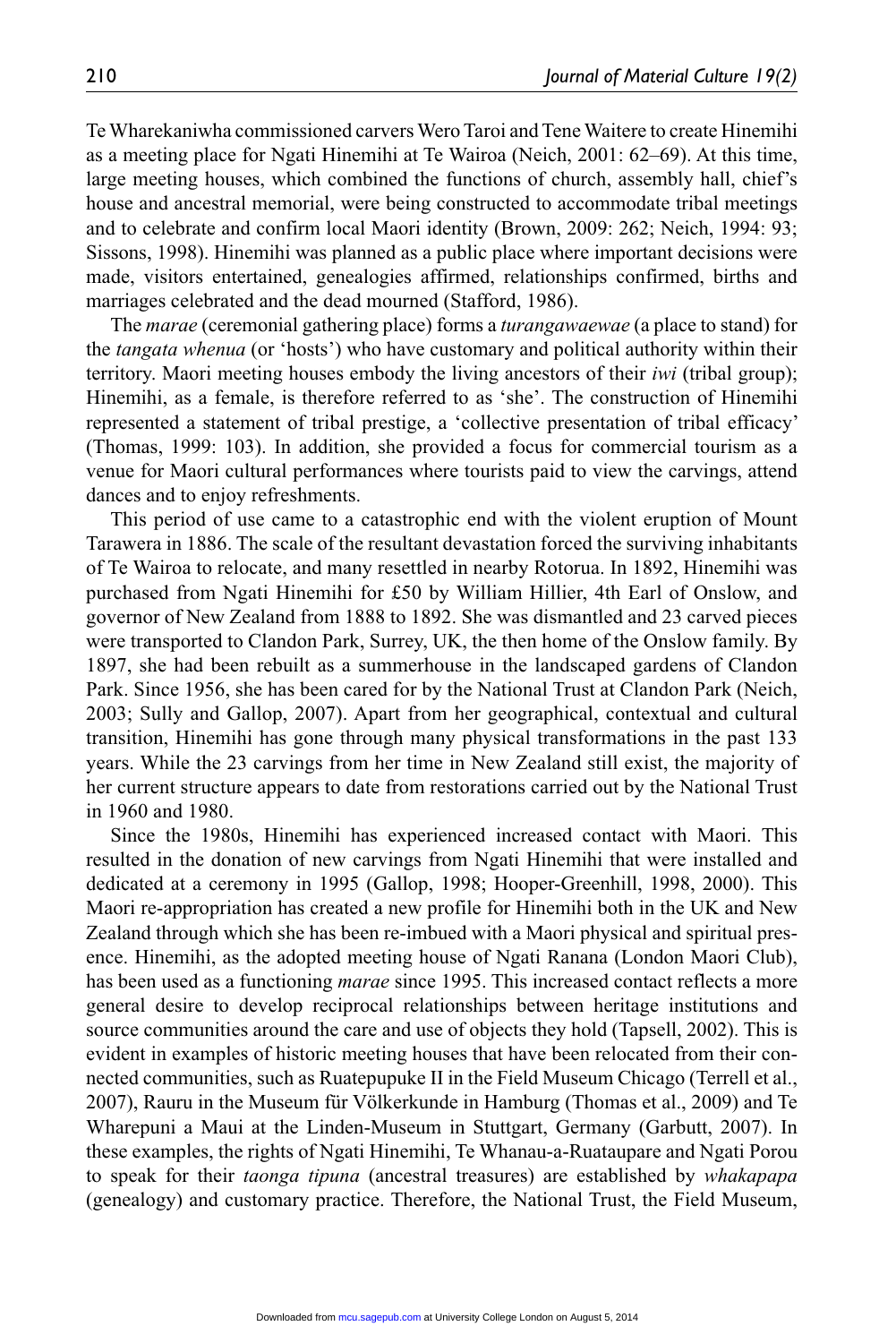the Museum für Völkerkunde and the Linden-Museum have clearly established lines of communication to a connected community in New Zealand.

Meeting houses outside New Zealand have been viewed as being decontextualised from the culture that provides them with meaning and life; their separation from the land (*whenua*) as an act of desecration (Allen, 1998: 144). Some relocated houses have been returned to the descendants of their originating communities, such as Tuhoromatakaka (Schuster, 2007: 183) and Mataatua (Allen, 1998). Opinions about the continued presence of Hinemihi at Clandon Park vary within the source community in New Zealand (see <http://www.naumaiplace.com/site/hinemihi/home/page/24/marae-history/>). Repatriation remains an open question for relocated meeting houses that can only be addressed by the participants in these relationships at particular times and places.

## **Introducing the Hinemihi Project**

Since 2004 the National Trust has been engaged in a collaborative heritage conservation project with Maori to develop Hinemihi to meet the needs of her people, as a focus for Maori and Polynesian culture in Britain (National Trust, 2010a; Sully and Gallop, 2007: 127). This has shifted the conservation approach to Hinemihi from understanding her as an historic building, to seeing her as an object-centred network of social relationships (Latour, 2007).

The preferred proposal for the future conservation of Hinemihi includes the provision of services that will enable year-round use as a meeting house, including a new floor, heating, lighting, insulation and a new roof. To achieve this, a service building and detachable awning are proposed to support the function of Hinemihi as a *marae* (National Trust, 2010a). This option has been developed as part of the formal consultation process and is consistent with the views presented by Ngati Hinemihi, and it has received the support of the UK-based Maori diaspora represented in the National Trust stakeholder group.

The development of Hinemihi as a functioning *marae* recognises the existence of an emerging 'British-Maori' identity and with this the development of a particular *kaupapa* (Maori underlying principle) that is potentially more progressive than that generally found in Aotearoa. The conservation of Hinemihi provides a catalyst for revealing the nature of social relationships that link peoples with both their pasts and futures. Hinemihi's position as an inter-cultural and trans-temporal focus for human interaction is mirrored in the lives of Maori and Polynesian communities living in Britain today, making sense of their own identity and their reciprocal relationships with British culture and people. As a result, the approach to Hinemihi's long-term care is organised to reflect a contemporary reality based on lived experiences rather than a historically constructed version of past relationships projected onto the present. As part of this process, the '*whare*NOW' project has been designed as a partnership to develop shared community-objectives that investigate and document the emerging relationships between Hinemihi and her people. This has involved a series of community-based events linked with the conservation of Hinemihi that challenged the central role of Maori as 'Hinemihi's People'. In 2012, Te Maru o Hinemihi ('In the Embrace of Hinemihi', a volunteer group formed to ensure effective care for Hinemihi) gathered responses to five different conservation strategies: the '5Rs' (R1: repair, R2: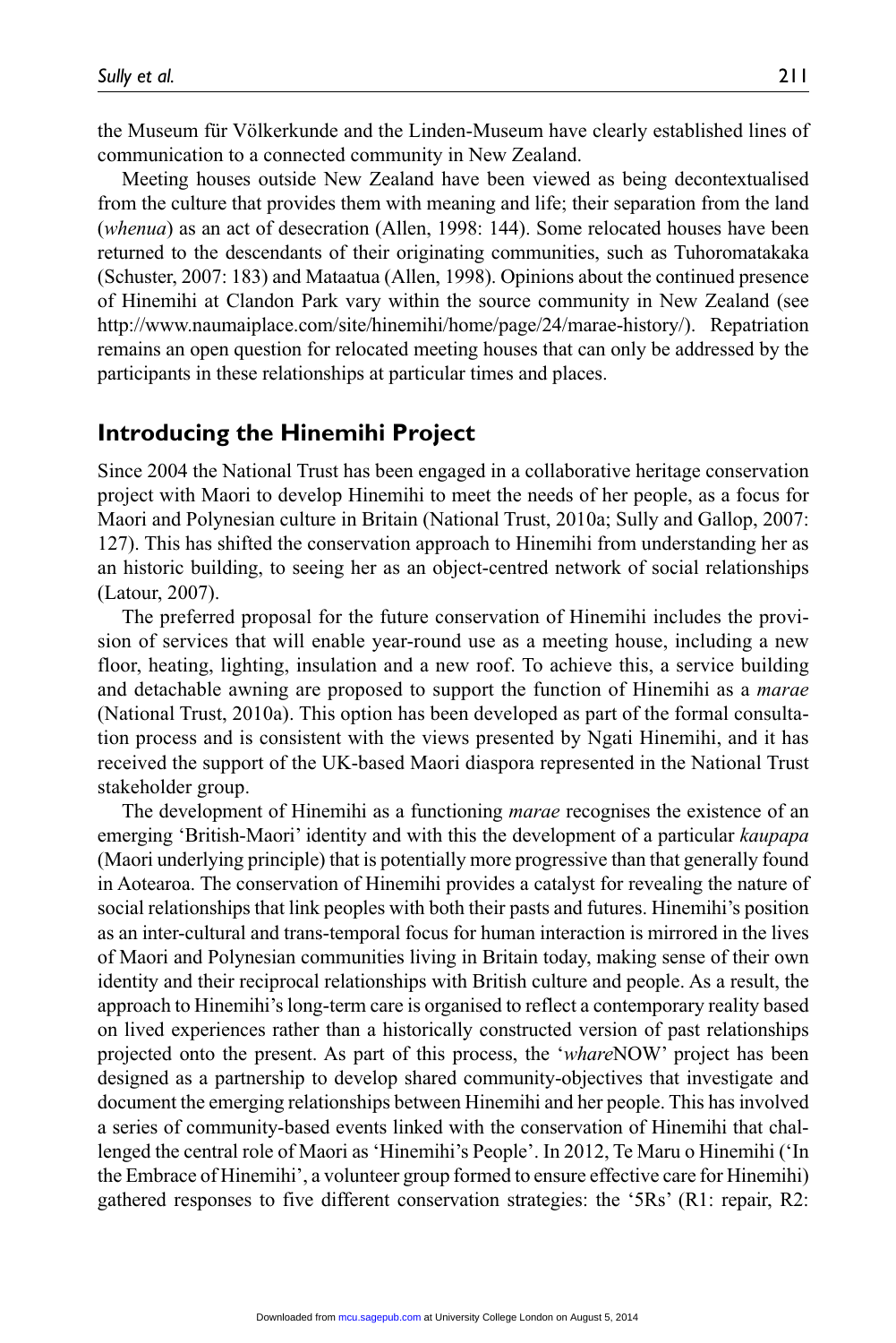restore, R3: reuse, R4: redevelop, R5: relocate). These will inform the development of Hinemihi in the future (Te Maru o Hinemihi, 2012a). The real outcome of this project will be the degree to which the National Trust, UK-based Maori and the source community Ngati Hinemihi can share responsibility for her use and long-term care. This develops from a reappraisal and realignment of social interaction between Hinemihi and her people that will have a significant impact on opportunities for Maori cultural transmission in the UK, what it is to be Maori, and British in UK.

## **Hinemihi's People**

The participation of Maori in Hinemihi's care since 1986 has resulted in a shift from a historiographic focus on her material authenticity as built heritage towards a Maori view of Hinemihi as a living being and a place to enact Maori cultural practice in Britain (Kernot, 1975; Sully and Cardoso, 2007: 219). Hinemihi's impact on her people has become the inspiration behind current proposals to redevelop Hinemihi (National Trust, 2010a), reflecting a desire to conceive Hinemihi as a living functioning *marae* in which Maori culture can be lived through performance, practice, ritual and learning (National Trust, 2008). The observance of Maori *tikanga* (philosophy) and *kawa* (protocol), *whakapapa* (genealogy) and performance of *korero* (oratory), *waiata* (song), *haka* and *kapahaka* (dance) help to maintain Hinemihi as a living being (Durie, 1998; Sissons, 1998). This performance of Maori culture provides an opportunity for *tauiwi* (non-Maori) to encounter a certain Maori world. This requires the participation of a *marae* community, which neatly fits with the presence of a sizeable resident Maori community (i.e. the British Maori diaspora). There are, however, evident difficulties in considering the functioning of a *marae* outside New Zealand, linked to people who are geographically rather than genealogically connected to that *marae* through *iwi* (tribal) associations, including many non-Maori (Burrows, 2007: 167). This has implications for the Maori community in Britain and the source community in Aotearoa, reflected in contemporary New Zealand society in the interaction between urban Maori groups and traditional *iwi* structures (Blair, 2002; Meredith, 2000; Sissons, 2010). Issues associated with *tangata whenua* (people of the land) and the nature of *tikanga* (philosophy), *kawa* (protocol) and *kaitiakitanga* (guardianship) of Hinemihi reflect an on-going dialogue between Hinemihi's People.

'Hinemihi's People' represents a diverse community, consisting both of Maori and non-Maori, including a fairly long list of stakeholders such as

- the descendants of the originating community in New Zealand, Ngati Hinemihi hapu (the Hinemihi sub-tribe), and associated iwi (peoples) including Te Arawa, Ngati Tuhourangi, and Kereopa whanau (Descendants of Tene Waitere).
- The British New Zealand, Maori and Polynesian community; Ngati Ranana (London Maori Club), Te Kohanga Reo o Ranana (The London Maori language school), Maramara Totara (London Maori weaponry school), Matariki, Kiwa and Manaia (Maori Cultural Groups), and Beats of Polynesia (Polynesian Cultural Group), New Zealand High Commission, New Zealand Society, Pacific Islands Society, The New Zealand Business Women's Network, New Zealand Women's Association, Kea – New Zealand's Global Talent Community,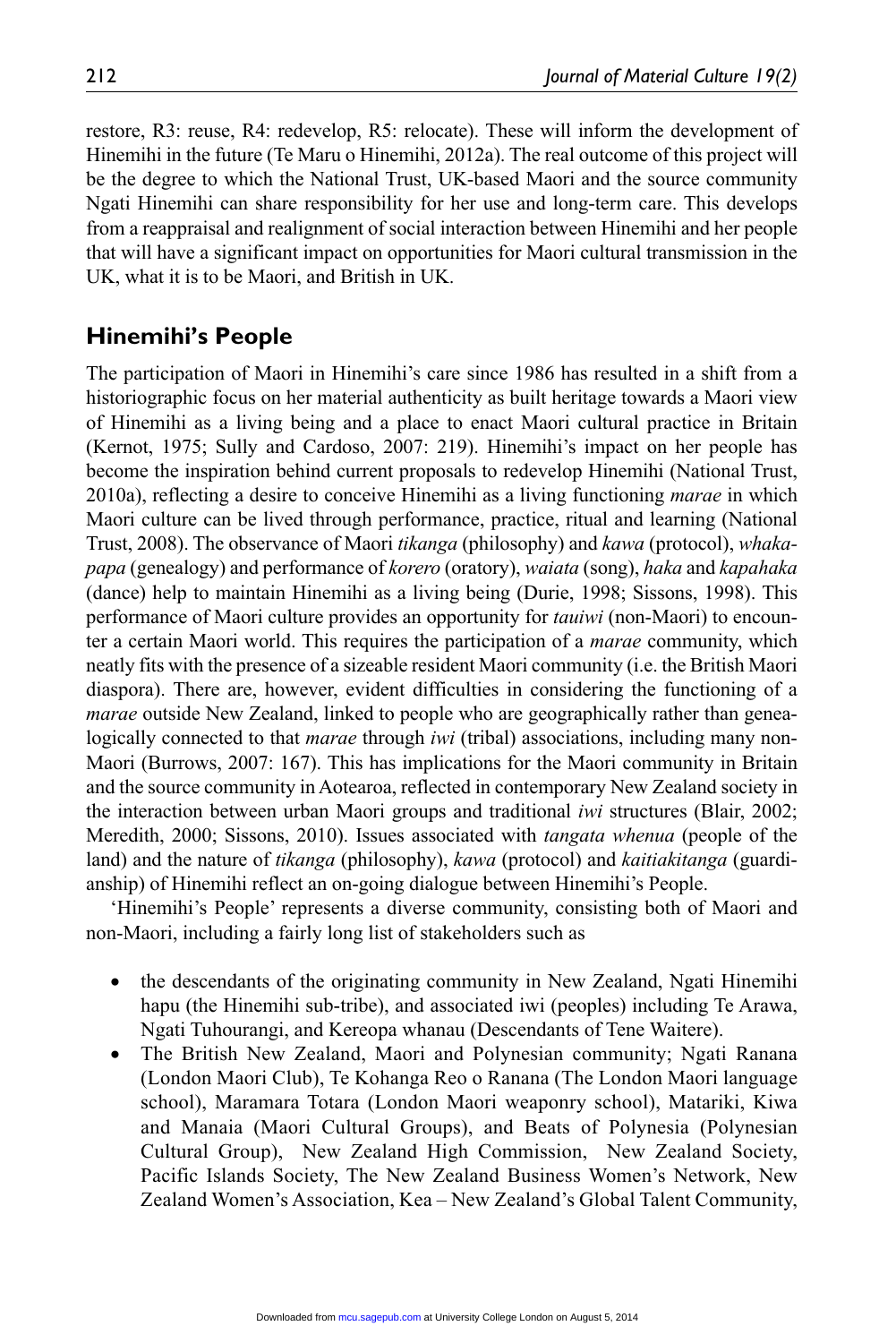The Link Foundation, NZ Studies Network, New Zealand Universities Graduates Association, etc.

•• the British public: National Trust visitors, volunteers and staff; academic staff and students; the Onslow family; artists, weavers, carvers and local residents living in and around Clandon.

The key issues raised in locating a community for Hinemihi relate to distance and difference. The geographic, temporal and cultural distance from Hinemihi's time in Te Wairoa when viewed from her present at Clandon Park, but also the distance of the *tangata whenua* (people with customary rights) Ngati Hinemihi, give rise to the difference of the people of Hinemihi's *marae* at Clandon Park today. The search for a community as the focus of Hinemihi's People has moved beyond established British Maori groups and towards a specifically constructed community that directly reflects the needs of the current conservation project. This group has evolved out of participation in Maori cultural activities and annual public events at Hinemihi, which have included the 'Te Kohanga Reo o Ranana (London Maori Language School) Annual *Hangi*', the 'Maori and Pacific Day of Dance', '*Kaitiakitanga* Hinemihi Maintenance Days' and community-building events such as '*whare*NOW ' ('Being with Hinemihi', 'Sharing with Hinemihi' and Tukutuku Weaving *wananga* workshop series) as well as *powhiri* (formal welcoming), *karakia* (blessing) as part of communal and individual Maori cultural practice (see Te Maru o Hinemihi website: hinemihi.co.uk).

The conservation project will inevitably alter the physical and cultural space occupied by Hinemihi that will change the relationship between her and her people (Wharton, 2012). The self-conscious formation of Hinemihi's People is an attempt to nurture participation in the conservation project and sustain it into Hinemihi's role as a functioning *marae*. Hinemihi's People, with the support of the Ngati Hinemihi and the National Trust, now forms the focus of the people-based conservation approach at Hinemihi. Hinemihi's People require nurturing and negotiation in order to form a sustainable support network for the future management and care of Hinemihi (Smith, 2006).

#### **Participatory process**

The navigation of the guest/host relationship is fundamental to understanding the interrelationship of Hinemihi's People (McNiven and Russell, 2005: 236). For Hinemihi at Clandon Park, the identity of the hosts and guests is a complex issue with an impact on the ability of participants to acknowledge the sovereignty of Maori and their freedom to evolve ways of engaging with their contemporary cultural landscape (O'Regan, 1990). The conservation of Hinemihi is a heritage process hosted by the National Trust and managed by the Hinemihi Project Steering Group (National Trust, 2010a). Since the formation of the Hinemihi stakeholder group in 2004, the National Trust has consulted regularly about the care of Hinemihi. It hosts and creates the hierarchy of voices in this process in an internal logic that conforms to the working practice of the National Trust and the British legislative framework. The National Trust has a statutory obligation to care for the places, such as Hinemihi, which are held in trust for the British people. This context allows for the normalisation of Hinemihi as heritage, subject to the conventions of heritage conservation management and use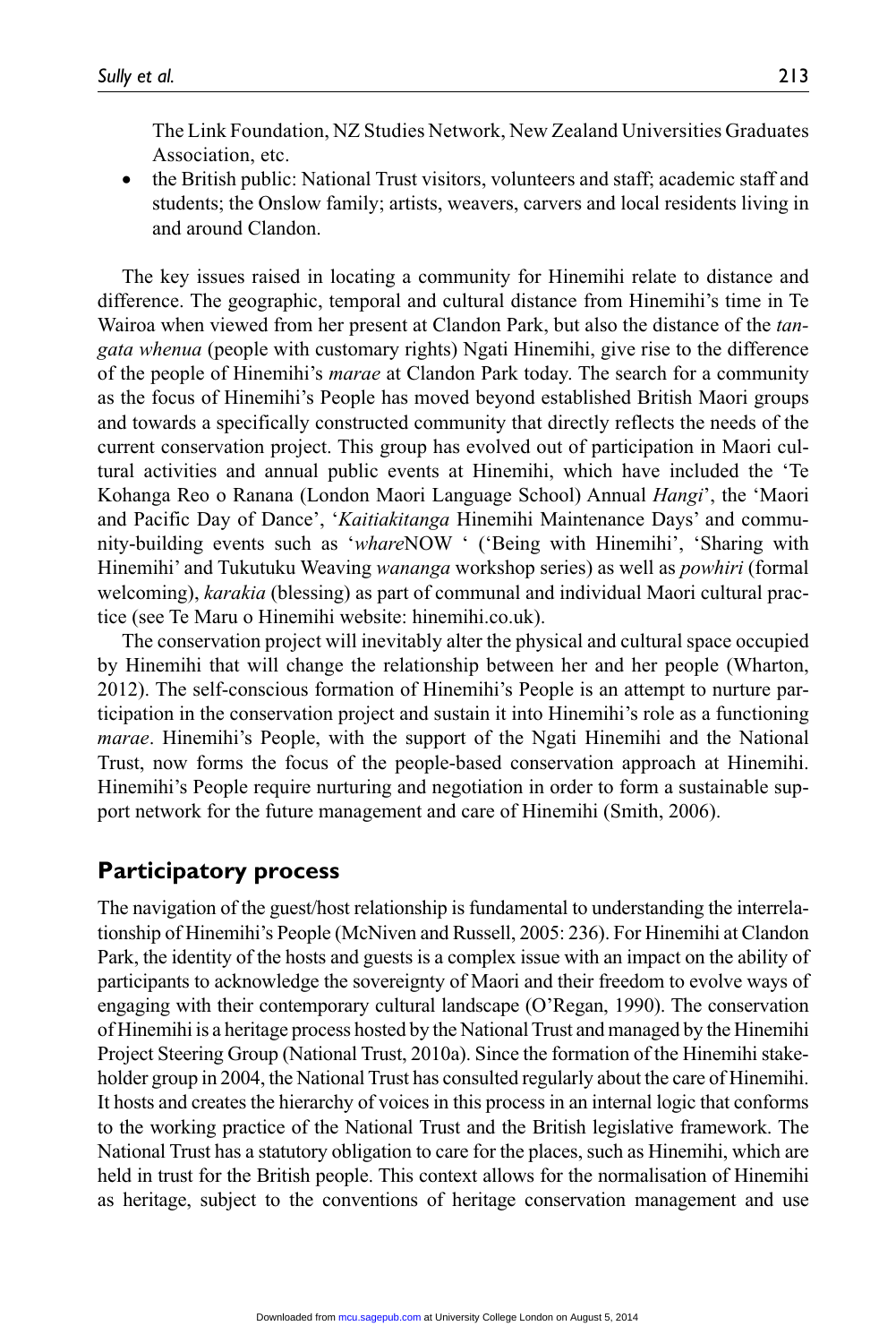(Hooper-Greenhill, 2000: 75). Community groups or individuals may consider that such projects provide unsuitable opportunities for their involvement. Participation relies on the formation of reciprocal relationships between those involved in seeking to be hospitable hosts and grateful guests. The nature of participation defines the relationships of people to Hinemihi and with each other, as an artefact of the heritage conservation project. These relationships, therefore, should be meaningful within this project, but may not be understandable when viewed from outside the process (Smith, 2006: 3). In this sense, the participants in the process are all visitors to the Hinemihi Project, arranged by their National Trust hosts as legal owners of Hinemihi. Ngati Hinemihi as *tangata whenua* have customary rights over Hinemihi, so have primacy in speaking for her as hosts. The British-based Maori community, however, are the people who are capable of maintaining Hinemihi as a functioning *marae* and are therefore placed in the position of hosts during *powhiri* (formal welcoming) at Maori events at Hinemihi.

## **Te Ao Maori (The Maori World)**

'*Kaupapa* Maori' (the philosophy and practice of being Maori) and '*Matauranga* Maori' (Maori knowledge and understanding) are models that recognise that Maori have a different ontological and epistemological tradition that frames the way that they see their worlds (Royal, 2004; Smith, 1999). In *Decolonizing Methodologies*, Smith (1999: 23) provides a mechanism for understanding the disruption of imposed Western practice (see also Huygens, 2006). This is as powerful for those on the margins of the colonial process as it is for those at the centres (Nairn and McCreanor, 1994). Perturbation of the status quo, created by encountering other cultural norms, affects people's relationships with heritage objects and therefore their relationships with each other (Haley, 1986). This provides a tool to challenge some established practices in heritage conservation to enable new ways of working that reflect new ways of understanding (Clavir, 2002; Sully, 2007).

The application of *kaupapa* Maori is consistent with developing Hinemihi as a functioning *marae* (Smith, 1999). Therefore, the transfer of approach, understanding, language, protocol and practice from *marae* conservation in New Zealand is an attractive one (Sully, 2007: 228). The model established by the *Pouhere Taonga* /New Zealand Historic Places Trust Maori-Built Heritage Team for the conservation of historic *marae* in New Zealand aims to support local communities in developing the necessary skills, knowledge and resources required to participate fully in the care of their historic *marae* buildings (NZHPT, 2009; Whiting, 2005, 2010). This has been seen to provide mechanisms for re-engaging communities with traditional practice as well as the intergenerational transfer of skills and knowledge (Schuster and Whiting, 2007: 77). The application of Maori protocol has been applied within the working practices of the Hinemihi Project, side by side with National Trust conservation principles (National Trust, 2010a; Sully and Cardoso, 2007). Maori protocol has been incorporated into the *kaupapa* of work, meetings, and events: *karakia, powhiri*, use of *Te reo* (Maori language) create permeability in the boundaries that institutionalise processes (Sully and Cardoso, 2007: 207). This is especially important when considering essentially conservative heritage contexts.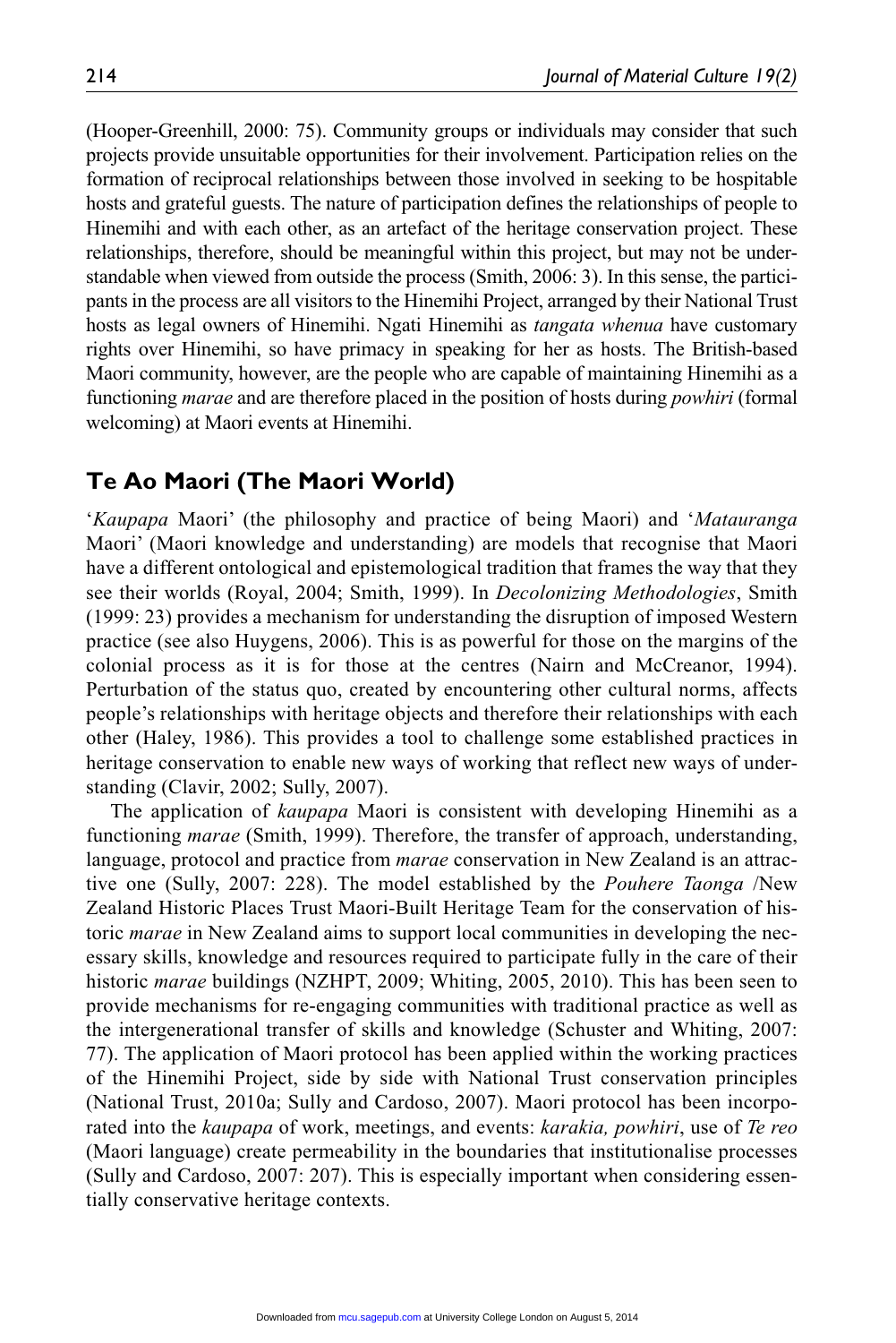#### *Tangata whenua* **(people of the land)**

Hinemihi is a *taonga* (treasured heirloom) of Ngati Hinemihi *hapu*, an expression of their genealogical identity. She is a living being that embodies and conveys a range of ancestral knowledge, character and values. She bears the *wairua* (spirit) and *mana* (customary authority or prestige) of the ancestor Hinemihi. To maintain this *mana*, the presence of *tapu* (prohibition, sacredness) and *korero* (narrative) is required. These characteristics demand interaction with people to maintain them or bring them to life. The recitation of *whakapapa* (genealogy) is fundamental to Maori cultural identity that has direct relevance for the functioning of a *marae* (Durie, 1998; Hakiwai, 2007: 48). Genealogical links connect current communities with those of the past in a way that defines responsibilities, rights and access to resources in the present. The well-being of kin groups hinges on identity being transferred across generations. *Taonga* are capable of providing a genealogical focal point for a grounded celebration of this identity, whether the *taonga* reside within the connected community or are on display in an international museum (Butts, 1990, 2002; Tapsell, 2003). If the values of *mana, tapu* and *korero* have been maintained and protected, the ancestral presence of that *taonga* is intact and its journey ongoing (Engels-Schwarzpaul and Wikitera, 2009; Schuster, 2010).

The role of Ngati Hinemihi as *tangata whenua* (customary owners) sets up a mutual set of responsibilities in her care. In caring for Hinemihi they are cared for by her, this is inalienable and prevails through generations (Schuster, 2007). It also sets up an alternative view of who are the 'hosts' at Hinemihi at Clandon Park. The physical house may legally be owned by the National Trust, but the wairua (spirit) of the *whare* (house) will always be linked to Ngati Hinemihi (p. 188). This enduring responsibility of Ngati Hinemihi is evident in their sustained re-engagement since 1986, the donation of new carvings in 1995 and support for the ongoing Hinemihi Project (Gallop, 1998). Since this time, the spokesperson for Ngati Hinemihi on issues to do with Hinemihi at Clandon Park has been James Schuster. The presence of more recent Ngati Hinemihi meeting houses in New Zealand – Hinemihi (II) ki Whakarewarewa and Hinemihi (III) ki Ngapuna, Rotorua (Neich, 2001: 64, 41) – is significant in how Ngati Hinemihi *whanau* (extended families) interact with the *hapu* (sub-tribe) (see Schuster, 2007). The continued connection with Hinemihi (I) Hinemihi ki Te Wairoa now at Clandon Park (Neich, 2001: 335) is significant for the identity and cohesive relationships of Ngati Hinemihi in New Zealand. Seldom, however, are sufficient numbers of Ngati Hinemihi present in Britain to manifest an active *marae* community for Hinemihi at Clandon.

In encountering Hinemihi, those who are not *tangata whenua* (customary owners) are required to negotiate the boundary between accepted friend and repelled enemy through a *powhiri* (formal welcoming) onto the *marae*. Following the *powhiri*, the *manuhiri* (visitors) are considered as being *kotahitanga* (oneness) with *tangata whenua*, all Hinemihi's people (Barlow, 1991; Durie, 1998; Matunga, 1994). The *marae* formalises space and ritualises the encounter between different groups of people in order to examine difference, with the goal of forming friendships and resolving conflicts. Just as the *powhiri* navigates the cultural and physical journey across the *marae*, so does the care of Hinemihi through intra- and inter-cultural negotiation. In doing so, she challenges the standardised views of ownership and legitimacy through a complex intertwining of guest and host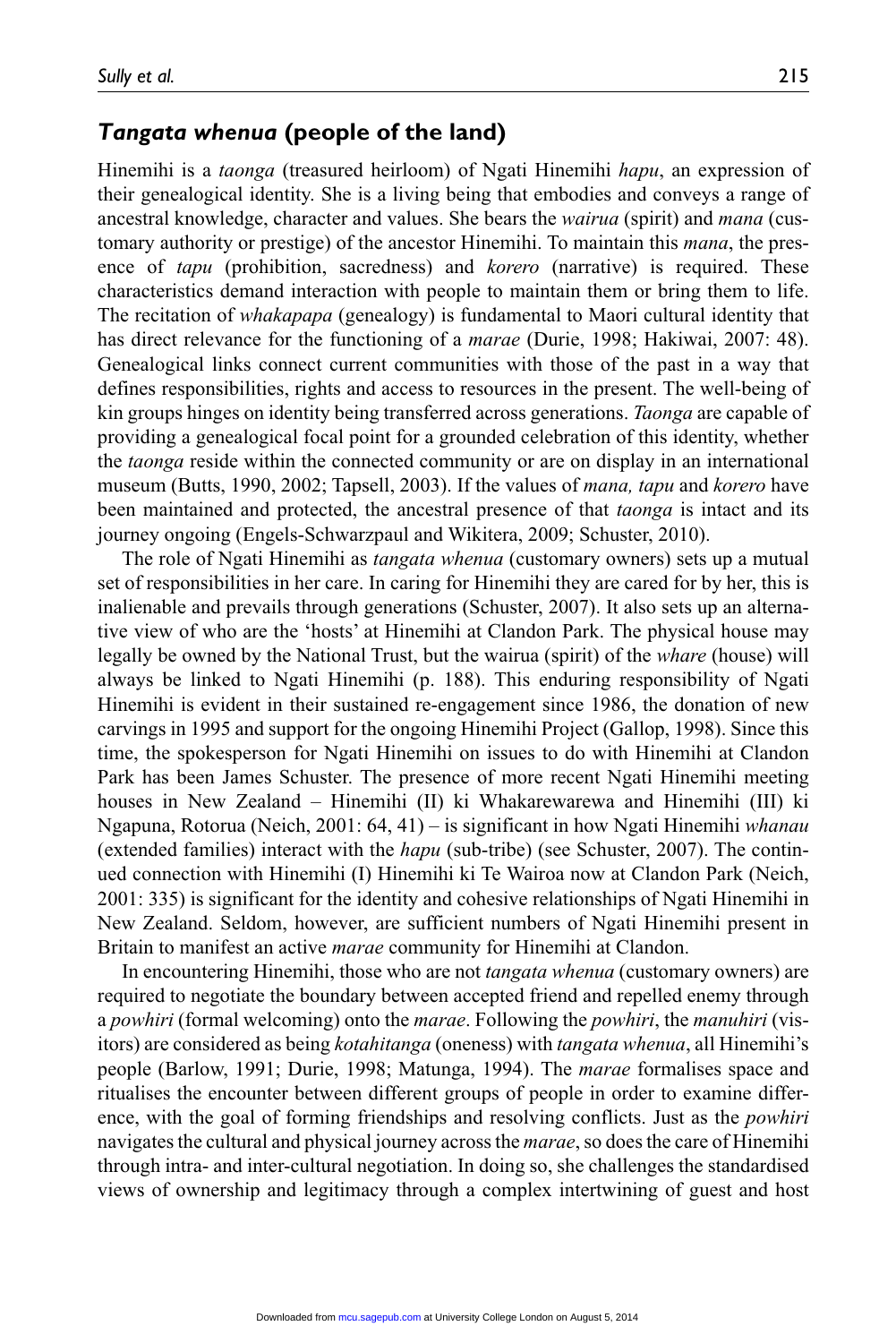reflexive positioning in which participants are both guest and host at different times, places and moments in their relationship with Hinemihi and her people. Such flexible positioning allows participants to express their expectations of these relationships whilst ensuring the ability of others to express theirs. This openness is evident in the welcome that Hinemihi provides to a diverse group of people, which is the most resilient element of the ongoing project to care for her. The presence of a sizeable Maori diaspora in the UK within reach of Hinemihi provides additional possibilities to integrate Hinemihi's *marae* into the daily lives of a local Maori community of users.

## **Urban Maori**

Large numbers of contemporary Maori live and work away from their 'home' communities, in urban centres in New Zealand and overseas in cities such as Sydney and London. The identity of Maori in this urban diaspora is less structured around traditional tribal identities of origin and more on current geographical residence of destination (Durie, 1998). Within New Zealand, urban Maori groups have challenged the established authority of traditional *iwi* (tribal) structures that have been seen to disenfranchise urban Maori and restrict access to the privileges evident in government policies of recognition (Meredith, 2000).The creation of urban non-traditional *marae* by Maori communities of residence is a part of this process. 'Hoani Waititi' *marae*, West Auckland, and the 'Ngā Hau E Whā' national *marae* in Christchurch are examples of pan-tribal urban *marae*. Another, Te Papa's 'Te Marae', is supported by Te Papa's concept of Mana Taonga, which upholds the principle of 'a place to stand' for all New Zealand citizens, Maori and Pakeha (New Zealander of European descent), to allow both cultures to use the *marae* for their own events and ceremonies (Hakiwai, 2007). In some cases, kin-based *marae* have been established outside tribal areas, such as Ngati Tūhoe *marae* 'Mataatua' in Rotorua and 'Te Tira Hōu' in Auckland. The relationships of urban Maori within the cultural landscape of their contemporary locations are often the result of complex dialogue with resident *tangata whenua* (people of the land) that can result in compromise and conflict (Levine, 2011; Williams, 2006). These elements are evident in the evolving relationships between Hinemihi and her people, conditioned by the primacy of Ngati Hinemihi to speak for their *whare tapuna* (ancestral meeting house).

## **British-based Maori**

The British Maori and Polynesian community include Ngati Ranana (London Maori Club), Te Kohanga Reo o Ranana (London Maori language school), Maramara Totara (London Maori weaponry school), Matariki and Manaia (Maori cultural groups) and Beats of Polynesia. Ngati Ranana is a fluid group with a creative openness that enables people in Britain to be involved in Maori culture in a way that would not necessarily be possible in New Zealand (Burrows, 2007). Ngati Ranana's pan-tribal structure is inclusive of non-Maori and non-New Zealand members. Most who join are young people coming to London on short-term visas to work who do not necessarily intend to involve themselves in *kaupapa* Maori (p. 167). The layered identities and 'flexible positioning' of Maori diaspora between host country and homeland create the conditions for 'various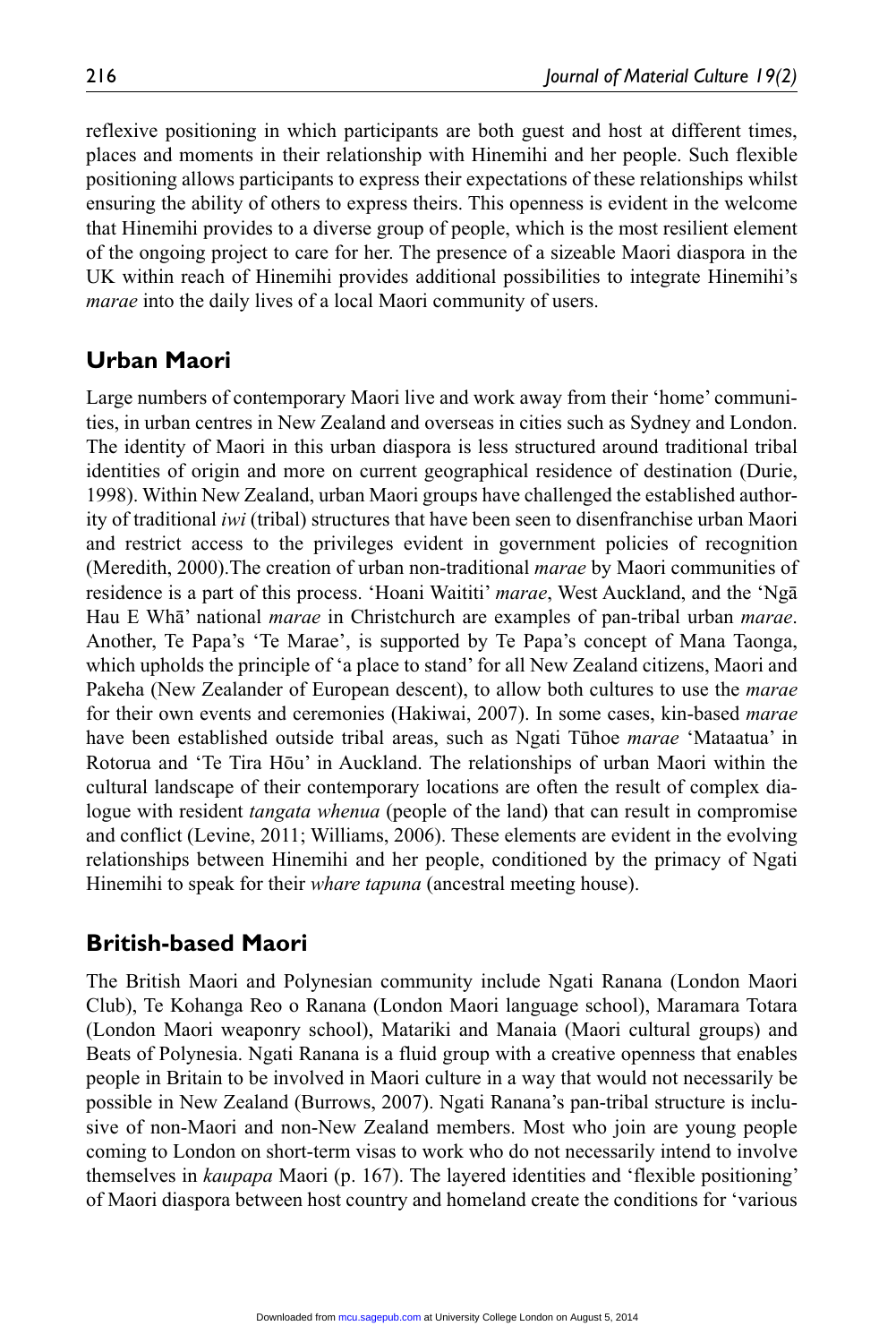sets of coordinates that individuals use for defining, centring, and (if necessary) 'delocalizing' their activities and identities' (Winitana, 2008: 4; see also Safran, 1991). Individuals adapt social groupings and maintain complex multiple identities that are constructed in relation to the political, social and geographical conditions of a particular moment. Ngati Ranana perform their own inherited and self-chosen identities, making traditional practice relevant to contemporary lives (Harvey, 2005: 133).

As Ngati Ranana's *whangai* (adopted) meeting house, Hinemihi is a place to remember and celebrate ancestors and family back home in Aotearoa, despite the fact that many do not hold direct genealogical links with Hinemihi. Ngati Ranana have been invited by Ngati Hinemihi to participate as the 'home team' in the *kaitiakitanga* (guardianship) of Hinemihi, to ensure that Hinemihi maintains her essential, living link with Maori people (National Trust, 2010a). Ngati Ranana state their role as *tautoko* (support) for Ngati Hinemihi's aspirations for Hinemihi (Burrows, 2007). Ngati Ranana's relationship with Hinemihi shares some of the intertribal issues experienced by urban Maori populations in New Zealand cities (Meredith, 2000). However, as a *tapuna* (ancestor) of Ngati Hinemihi, members of Ngati Ranana cannot accept full *kaitiakitanga* (guardianship) responsibility for Hinemihi and may not wish to. This has been the subject of discussion between individuals in Ngati Hinemihi and Ngati Ranana over the past decades (Burrows, 2007). 'Not feeling strong in your position when hosting *powhiri* (formal welcoming) is a real problem when you are not *tangata whenua* (customary owners)' (Schuster, personal communication, 2006). Where possible, *Te Arawa kawa* (protocol) and *tikanga* (philosophy) are used at Hinemihi, 'Keeping the *tikanga* right, to keep yourselves safe' (Schuster, personal communication, 2006).

The proposed development of Hinemihi has implications for the ability of the Hinemihi's People to commit to and sustain their involvement in the long term. The aspiration of the National Trust is that Hinemihi will evolve into a dynamic and vibrant building in regular use by diverse groups of people (National Trust, 2012). An increased commitment to use Hinemihi is required in order to justify developments in the infrastructure of Hinemihi's *marae*. The restoration of a community's meeting house in New Zealand has been seen as a catalyst to build capacity in local people and encourage the transfer of knowledge and cultural practice (Schuster, 2010). It is expected that once the infrastructure at Hinemihi is developed, Ngati Ranana, Kohanga Reo and Maramara Totara would host regular *wananga* (teaching workshops) each year (Burrows, 2006, 2007: 167; Te Kohanga Reo o Ranana, 2007). However, as a volunteer organisation, it has been difficult for Ngati Ranana to commit future members to current expectations. Commitment ultimately depends on the availability, skills and personal circumstances of the various individuals involved in the community (Burrows, 2007).

#### **Intercultural negotiation**

Hinemihi provides an opportunity for visitors to Clandon to encounter Maori culture and consider how Britain's past colonial relationships have a legacy today (Gosden and Knowles, 2001). The material status quo of Hinemihi at Clandon Park could be seen to represent an acceptance of prevailing power relationships and prevailing inequities, as a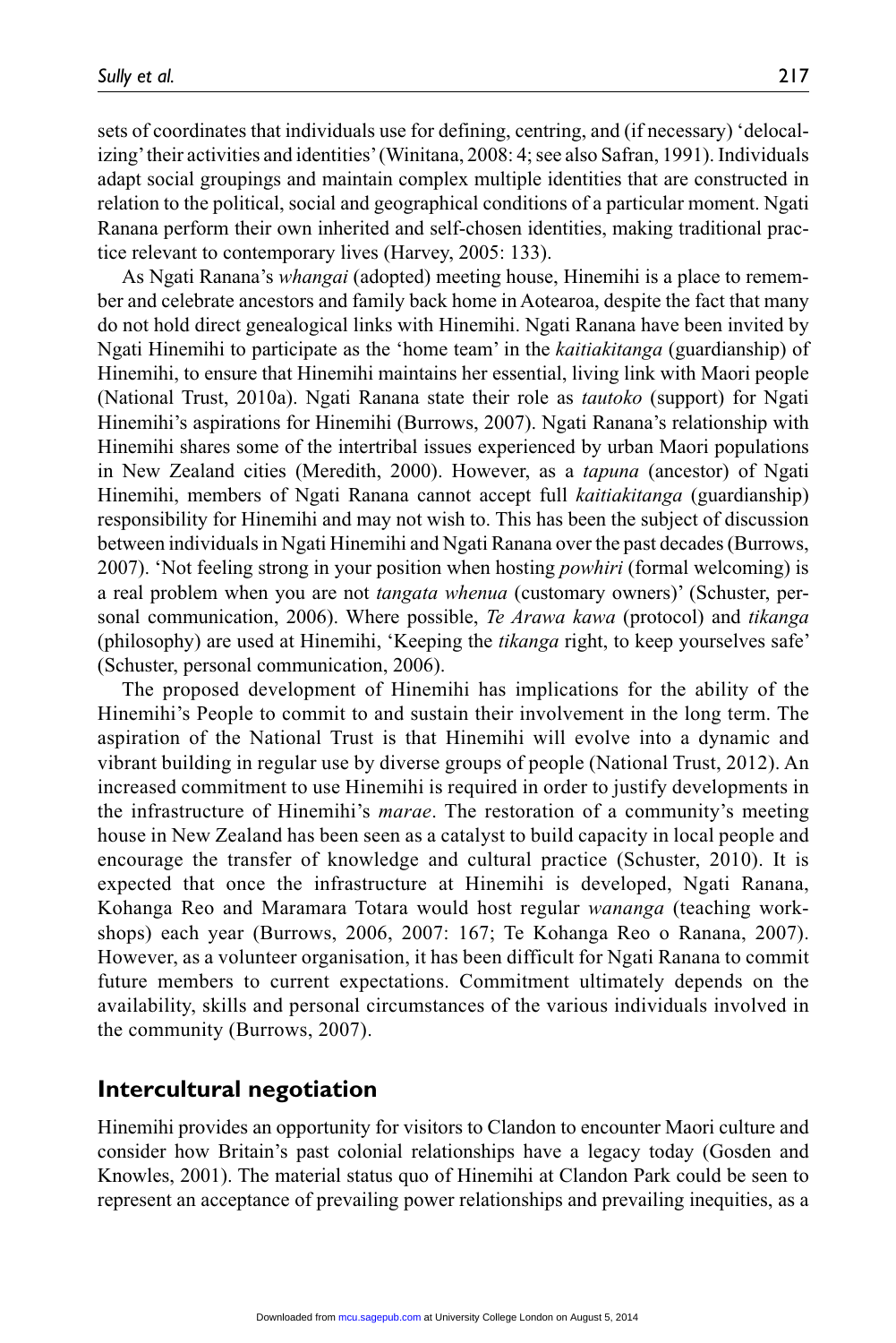contemporary reflection of past relationships. Contrary to UK-based Maori, who have focused on Hinemihi's role as a *marae*, a survey conducted in 2003 concluded that National Trust visitors see her in terms of the whole estate and 'decidedly as part of British colonial history and wider dominance' (Malkogeorgou, 2003: 5). There is the potential for visitors to Hinemihi at Clandon Park to be exposed to a different world, beyond the traditional compensatory view of the past making us feel better about the present (Smith, 2006: 39). Our ability to transcend established cultural norms and incorporate other worlds exposes our own sense of identity. The long-term care of Hinemihi provides the opportunity for an open inter-cultural process that can derive real benefits for communities around Hinemihi. In doing so, it is possible to challenge some of the traditional representations of indigenous peoples as non-viable static cultures rather than progressive contemporary communities, represented by Ngati Hinemihi and Britain's Maori diaspora today. This intercultural encounter is critical in a multicultural society seeking to understand what it is to be British (Gopal, 2007).

#### **Locating Hinemihi's People**

The National Trust, Hinemihi and her people are all part of a network constructed as an artefact of the conservation process, located within the realities of people's lives, navigating the distance and differences of emerging British and New Zealand identities. This understanding has led to the development of several pilot projects under the banner of '*whare*NOW' as part of a broader research project to investigate methods of participatory conservation and the use of alternative epistemologies in the care of cultural heritage. The identification, activation or construction of a community is a key part of participatory practice (Avrami et al., 2000). In this case, the construction of 'Hinemihi's People' as an object-focused community was initiated around the *whare*NOW programme of events.

#### *whare***NOW**

*whare*NOW was formed as a partnership between the UK-based Maori and Polynesian community and University College London (UCL). Its aim was to develop shared community research objectives that nurture, investigate and document the developing relationships between Hinemihi and her people. This is an attempt to transcend Hinemihi's physical isolation at Clandon Park, to ensure Hinemihi is incorporated more fully into the life of her people in New Zealand and her community in Britain.

The structure of *whare*NOW reflected the priorities that were identified through a dialogue between the people connected to Hinemihi. 'It is a part of sitting down and talking with the people and seeing what they want in the first place' (Schuster, 2010). In response to the priorities of the participants from the Maori diaspora, the first activity was a series of *wananga* (workshops) to engage parents and children from Te Kohanga Reo o Ranana (London Maori language School) with Hinemihi. This differed from the priorities of the heritage conservation participants, who had identified the need for *wananga* to develop skills and knowledge directly related to the proposed conservation activities (such as weaving, carving and painting workshops) (Sully and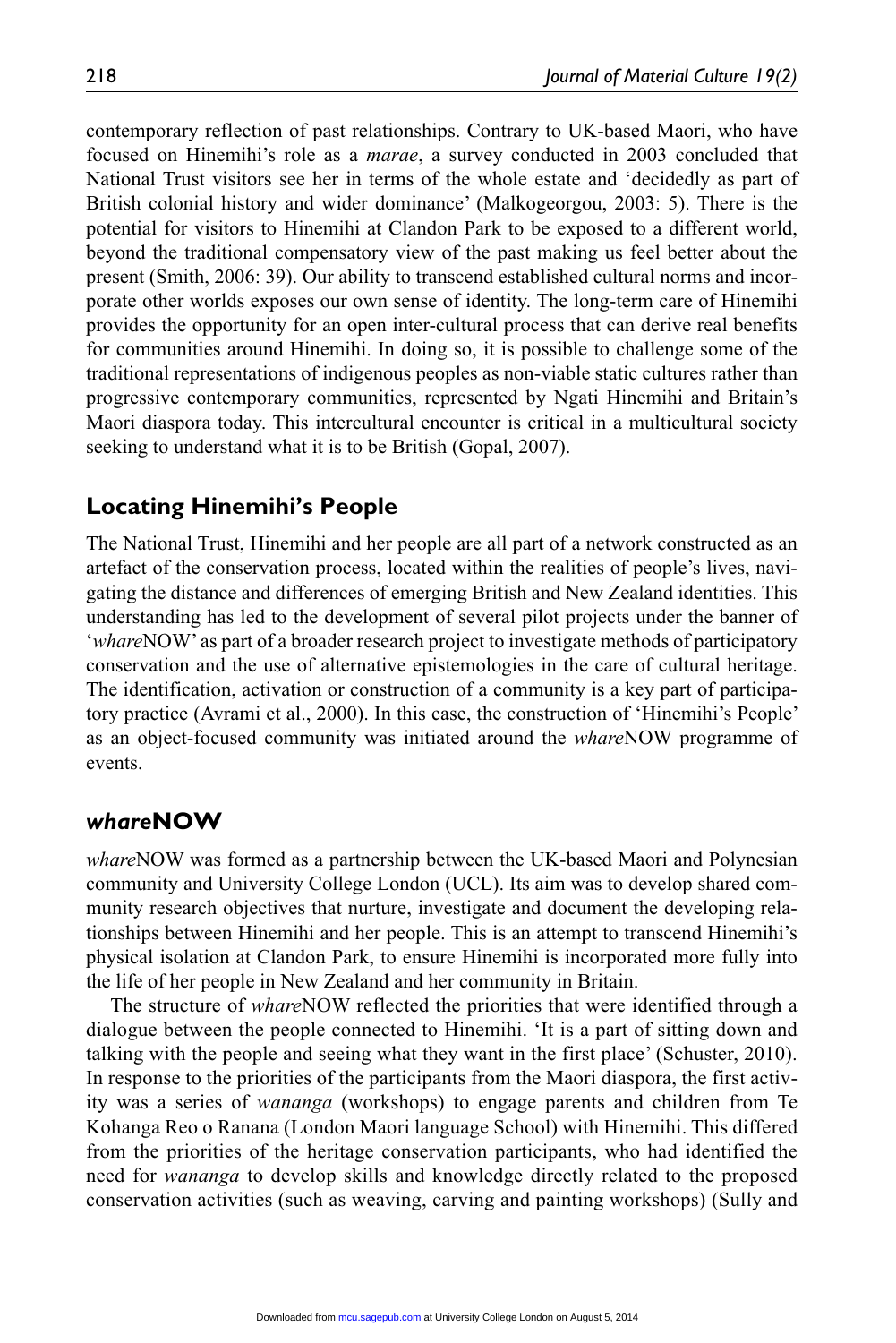Cardoso, 2007: 218). If one asks what people want, the response is likely to be different from what one might expect, reflecting a difference between a people-up approach to community participation and top-down process more common within the Authorised Heritage Discourse (Smith, 2006: 37). *whare*NOW was seen as the first stage in a series of events to increase interaction between Hinemihi and her people as the necessary precursor to the development of Hinemihi as a centre for Maori culture in Britain. Additional aims of establishing a digital *marae* (website) and the provision of artist exchanges and artist residencies at Hinemihi represented a longer-term ambition of the *whare*NOW project (Sully et al., 2009).

#### *Being with Hinemihi*

The first *whare*NOW project was 'Being with Hinemihi', a series of five activity sessions taking place between January and July 2009. These were designed by Rosanna Raymond in consultation with parents and teachers from Te Kohanga Reo o Ranana. This involved relocating Kohanga Reo school sessions to UCL and Hinemihi. The activity sessions explored the relationship between UK-based Maori families and Hinemihi to reflect their relationship with home and Britain. The sessions included storytelling, spoken word, song, music, physical activity and visual art to articulate feelings of what Hinemihi means to her people. These sessions fed into the development of a performance with Kohanga Reo in which each element of the house and parts of the body that make up the ancestor were named and developed into an interpretation of the movement of the house parts. In doing so '*Ko au te whare*' ('I am the house') became a direct link with the architecture of the building, her people becoming the embodiment of the building enacting the living ancestor. '*Ko au te whare*' has since been performed at several venues and many occasions, such as at Hangi celebrations at Hinemihi, at cultural festivals and academic conferences. It has now become an important learning resource that has been used with children from diverse cultural backgrounds, for example with the 'Origins: Heritage of First Nations' project (Origins, 2012).

Participation in this project revealed several insights: for the *tamariki* (children), events at Hinemihi meant an opportunity to spend extended time with family and friends. Even though Kohanga children are not necessarily genealogically connected to Hinemihi, she is a fundamental part of their lives. Their homeland *marae* may be geographically distant, but it becomes familiar though their engagement with Hinemihi.

There are however practical and social limitations for using Hinemihi as 'London's *marae*', such as the lack of facilities and the discomfort of using Hinemihi in her present condition, her distant location (50 km outside London), the lack of genealogical connection with most UK-based Maori and the changing demographics of the Maori diaspora. These factors all contribute to the peripheral rather than central role that Hinemihi currently plays within the functions of Ngati Ranana and Kohanga Reo o Ranana.

#### *Sharing with Hinemihi*

'Sharing with Hinemihi' represented the next phase of *whare*NOW. Developed by Rosanna Raymond through a series of *wananga* (workshops) that took place on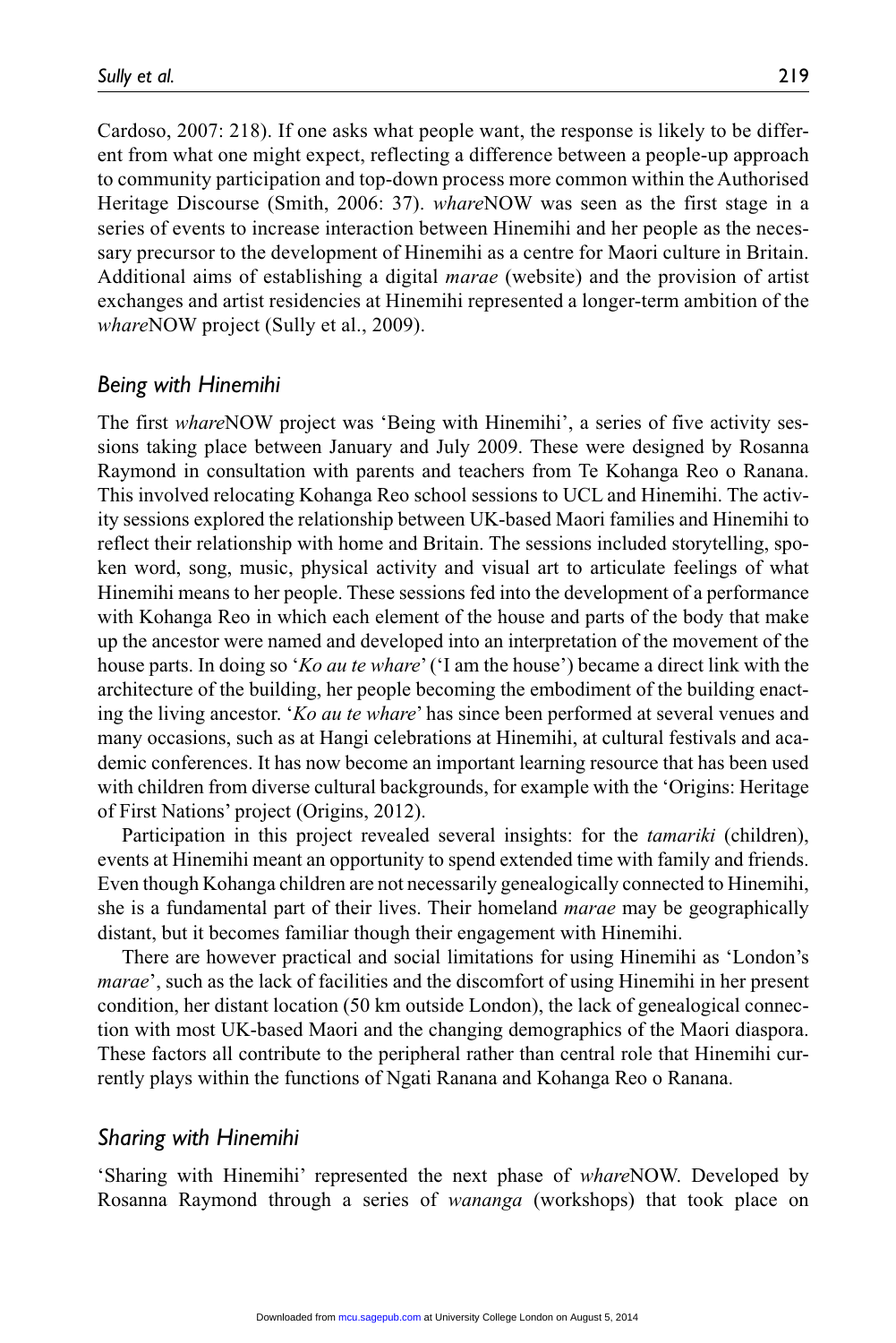weekends between May and September 2010, it considered how Maori and others feel when they are with Hinemihi. This involved participants from the UK-based Maori and Polynesian community, members of the National Trust, members of the public local to Clandon and UCL. It involved additional *whanau* (extended family) in New Zealand through telephone and Skype links. The *wananga* focused on themed dialogues that reflected on aspects of Maori *tikanga* (protocol) related to activities on the *marae*. The openness of Hinemihi, as a Maori building where other cultures are welcomed, differs from the monocultural activities that are more common on *hapu* (sub-tribe) *marae* in New Zealand. Hinemihi's pan-tribal quality, moving beyond urban *marae* in New Zealand, was identified as a unique characteristic. She can be seen to bring all New Zealanders (both Maori and non-Maori) in Britain together (Riccini, 2005). The workshops culminated in 'Staying with Hinemihi', a *noho marae* (sleep-over) that took place in August 2010. The ability to hold events that span several days is a key element of functioning *marae* in New Zealand. For the first time in 124 years, Hinemihi was kept awake with the sounds of her people sleeping inside her. Despite Hinemihi's location within the Clandon Park visitor attraction, it had been possible to demonstrate that Hinemihi can function in the same way as meeting houses in New Zealand.

Hosting these events (especially the *noho marae*) revealed the reciprocal obligations that define the interaction of social groups. Members of Te Kohanga Reo o Ranana and Ngati Ranana were less willing to contribute individually to Hinemihi's People, as they saw their contribution to Hinemihi being delivered primarily through their established social groupings, rather than as individual participants. There was a significant interest in the *noho marae* from researchers, artists and reporters, but less from the Maori diaspora and the local population around Clandon. For example, visual artist Cecilie Gravesen based her art piece 'Between Hinemihi and Other Things' on her involvement in 'Sharing with Hinemihi' (Gravesen, 2012).

'Being with' and' Sharing with' were attempts at examining the process of community building in response to the aspirations of developing Hinemihi as a functioning *marae*. This sought to evaluate the current level of engagement and encourage further participation of Hinemihi's People. The traces of social connections become evident in the controversies about the limits of group formation that reflected the limited ability of the Maori diaspora to commit to using Hinemihi (Latour, 2007: 28). The provision of workshops that exchange tangible skills for people's voluntary time is seen to be a powerful tool in engaging people (Schuster and Whiting, 2007: 77). This has been the case with the annual *Kaitiakitanga* Hinemihi Maintenance Days that help to generate individual responsibility for involvement in Hinemihi's care. They have become a fixture in Hinemihi's calendar since 2004, with volunteers from the British Maori diaspora working with volunteers from the UCL Institute of Archaeology and the National Trust to clean and care for Hinemihi and help keep her warm (Sully, 2011).

The latest iteration of this approach has been a series of *Tukutuku* weaving workshops that are consistent with the desire to build capacity in skills directly related to the proposed conservation project for Hinemihi. The development of skills and knowledge gained via *wananga* (workshops), guided by Ngati Hinemihi for Hinemihi's People in Britain, helps to build confidence and feelings of mutual obligation between Hinemihi and her people.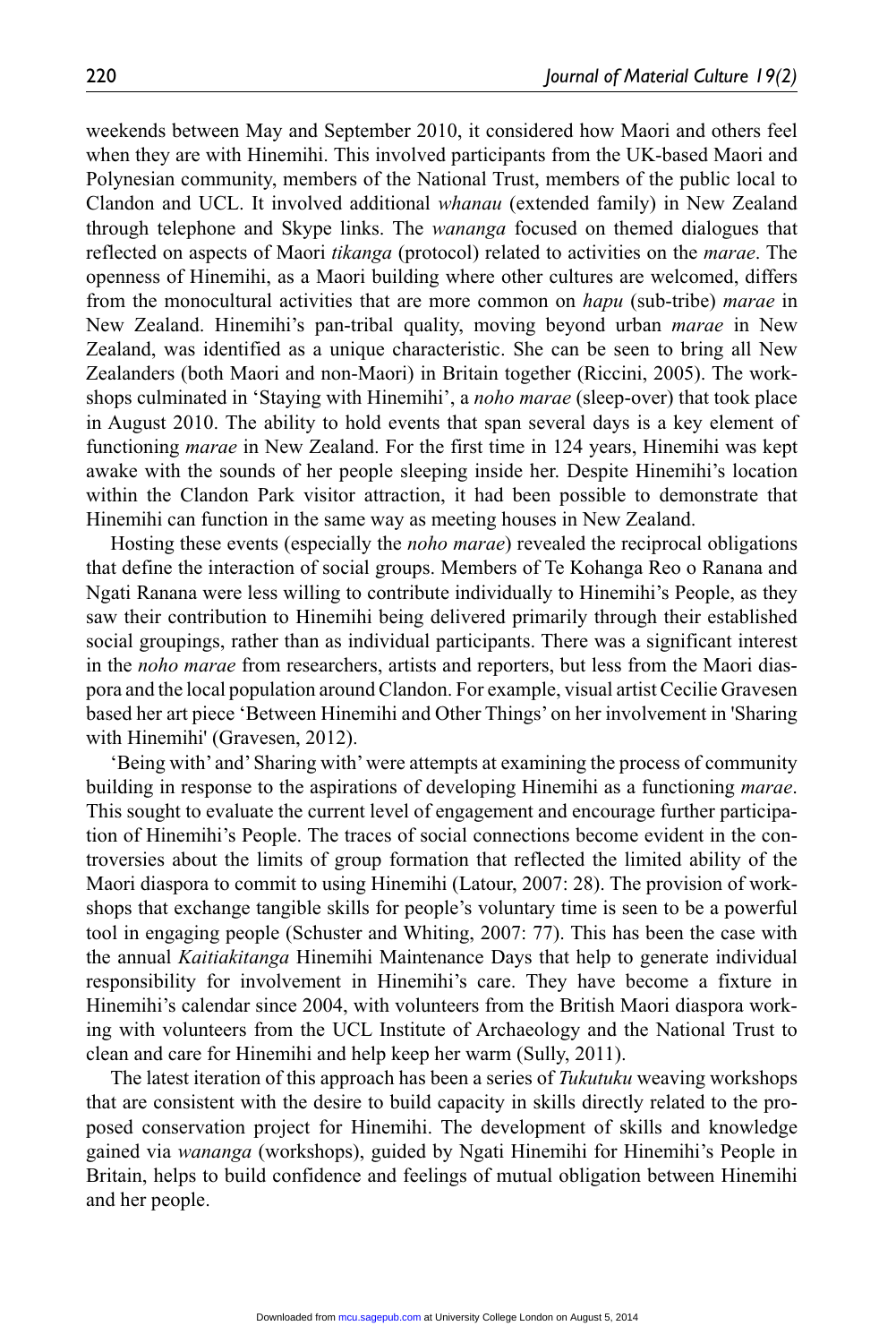#### *Weaving Hinemihi's People*

The provision of a complete set of new *tukutuku* (interior woven wall) panels for Hinemihi has been a long-held aspiration for Ngati Hinemihi. With the support of the National Trust and Te Maru o Hinemihi, James and Cathy Schuster conducted three 3-day workshops in May 2012 in which 36 participants from the British Maori diaspora, UK-based weavers, National Trust volunteers, Clandon residents as well as UCL staff and students were able to learn *tukutuku* weaving. The necessary raw materials had been harvested by Ngati Hinemihi over the past two years and were imported into the UK for the workshops. The *wananga* participants were expected to construct their own *tukutuku* panel and complete it for its eventual installation in the restored Hinemihi. Sixteen of 49 panels required for the redevelopment of Hinemihi were started, and follow-up activities to ensure that panels are completed have taken place. Panels are being produced by Ngati Hinemihi in Aotearoa, and additional panels will be produced in the UK.

Further *wananga* are planned to develop the range of skills required, such as the painting of *kowhaiwhai* design on the *heke* (rafters) and the repair and restoration of Hinemihi's historic carvings. Those who have received specialist training will have the skills to contribute to Hinemihi's long-term maintenance and be able to pass on skills and knowledge to new participants. The consequence of this series of workshops targeted at people's engagement with Hinemihi has acknowledged a central role for a specifically constructed community that represents the needs of the current conservation project that go beyond Maori.

The formation of Hinemihi's People is an attempt to identify key actants and provide a structure for people to sustain their involvement through the conservation project and onto Hinemihi's role as a functioning *marae*. The gelling of people into groups (sharing an ideology) and the transformation of these time/event specific formations into an enduring structure through the institutionalising of networks supports the prevailing relationships between people and things and helps to ensure that these evolve through time. The community endures through the accumulation of group experiences with shared futures, despite having limited shared memories and history and even though individuals come and go (Bhaba, 1994). This project is starting to reveal the durability of the developing social networks initiated at the *wananga* into visible groupings.

The formation of Hinemihi's People, as an object-centred social network, may be considered as an illusory attempt at creating stability and continuity for what is essentially an unstable group. This can be seen in relation to Sissons's description of the role of meeting houses in the formation of *hapuu* (sub-tribes) and *whaanau* (extended family) groups within Maori communities in New Zealand. Sissons regards the building and functioning of a meeting house as a key factor in the manifestation of kin groups as *tangata whenua* (people of the land). These groups become associated with their meeting house as their central identity and are able to collectively perform their group membership by welcoming and hosting visitors to their *marae* (Sissons, 2010, 2011; Webster, 2011). This is considered to be more significant than the historically enduring relationships based on cognatic descent that serve more as a 'legitimating ideology' for the cohesion of groups (Sissons, 2011). Contemporary Maori society is therefore best understood as a relationship between groups that have formed around the *marae*. Webster (2011) and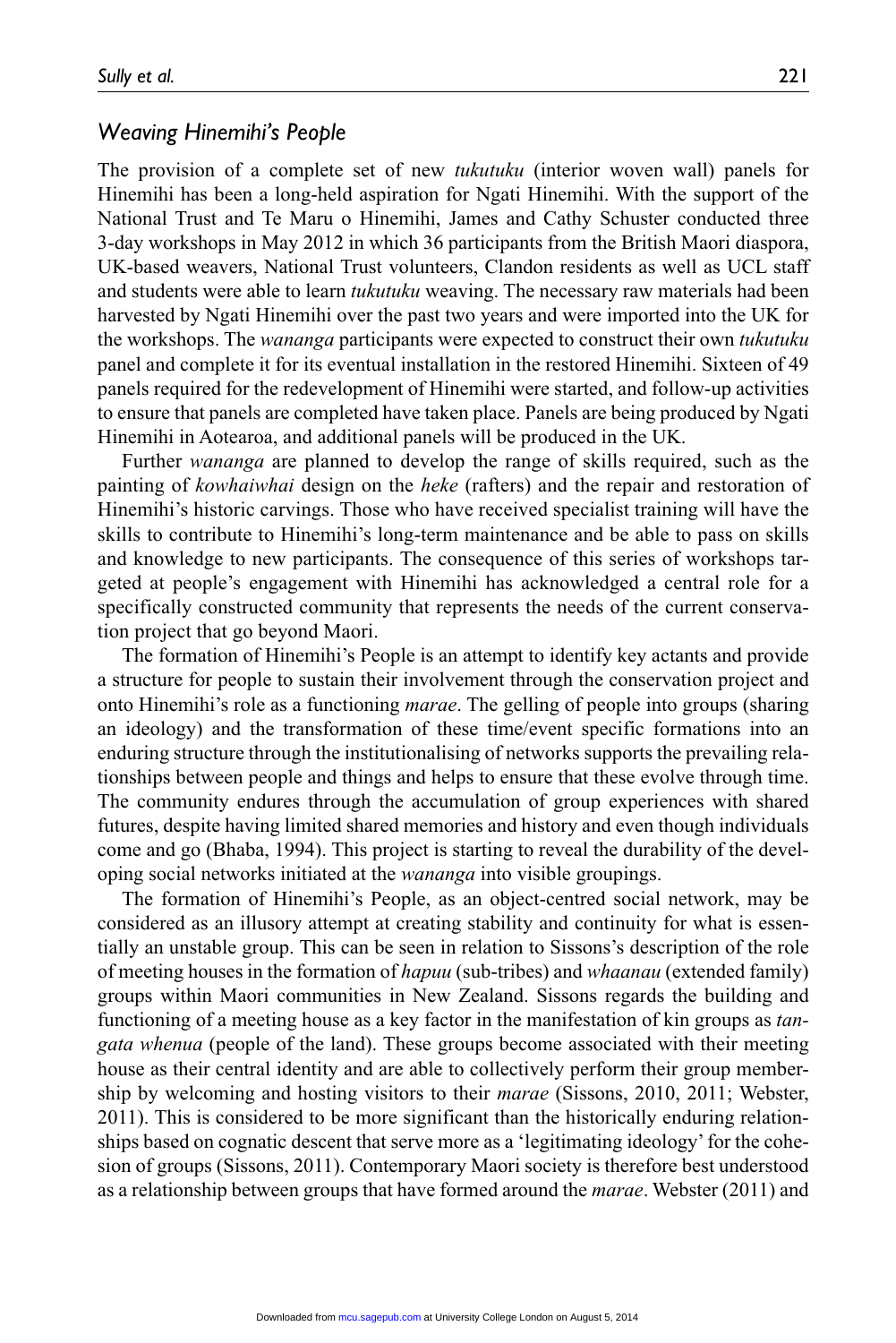Sissons (2011) debate the importance of ancestral descent in the Maori view of group formation, in relation to the role of co-residence, co-operation, marriage, place of burial, active support and allegiance in group formation. This reflects the experience of many contemporary New Zealand *marae* communities, which, although they are primarily genealogically connected to that place, also include those who earn the right to be involved by their participation and by association to those who are genealogically connected. 'On a working level, it is often proving acceptance by doing … by earning the right' (Whiting, 2010). Guidance from the *tangata whenua* and respect for the traditional authority of the *iwi* (tribe) is considered fundamental; however, in addition, a system is required that allows people to belong with differing levels of involvement (Whiting, 2010). The central role of the 'house as *hapu*', as described by Sissons (2010), is evident in the identity of *marae* communities in New Zealand. Despite the dilution effect caused by the transcultural dislocation of use, understanding and care of Hinemihi at Clandon Park, the possibility of a 'Ngati Clandon' is compelling, however more likely is the formation of 'Te hapori o Clandon' (community of Clandon). This, to some extent, is represented in the formation of Te Maru o Hinemihi (In the Embrace of Hinemihi) (personal communication, Schuster, 2013).

## **Te Maru o Hinemihi**

The constitution of Te Maru o Hinemihi ('In the Embrace of Hinemihi') in 2012 represented a process of institutionalisation of individuals to provide an enduring organisational structure. Te Maru o Hinemihi is a voluntary friends group, working in partnership with the National Trust, for Hinemihi's care. The core values of Te Maru o Hinemihi are: *kaitiakitanga* (guardianship), *manakitanga* (hospitality) and *matauranga* (knowledge).

## *'5Rs' survey*

From 2012 to 2013, Te Maru o Hinemihi consulted Hinemihi's People about options for Hinemihi's future care. A survey was carried out at a series of community-building events and online (Te Maru o Hinemihi, 2012b; Tully, 2012). Responses to one of five potential conservation strategies were sought to inform the future approach to Hinemihi: R1: repair, R2: restoration, R3: reuse, R4: redevelopment, or R5: relocation (see [www.](http://www.hinemihi.co.uk) [hinemihi.co.uk](http://www.hinemihi.co.uk) for details).

*R1: repair.* Repair is a short-term quick fix, aimed at stabilising the existing elements of the Grade II listed building. This would involve routine maintenance, such as repairing the roof, creating a watertight building envelope, stabilising the carved and painted surfaces, etc. This aims to improve her current physical condition, but would also maintain her status quo at Clandon Park.

*R2: restore.* Restoration aims to preserve the building more as an historic artefact rather than a living building. It would seek to present the building as she was at some specific point in time, such as 1880s Te Wairoa. This would involve considerable intervention in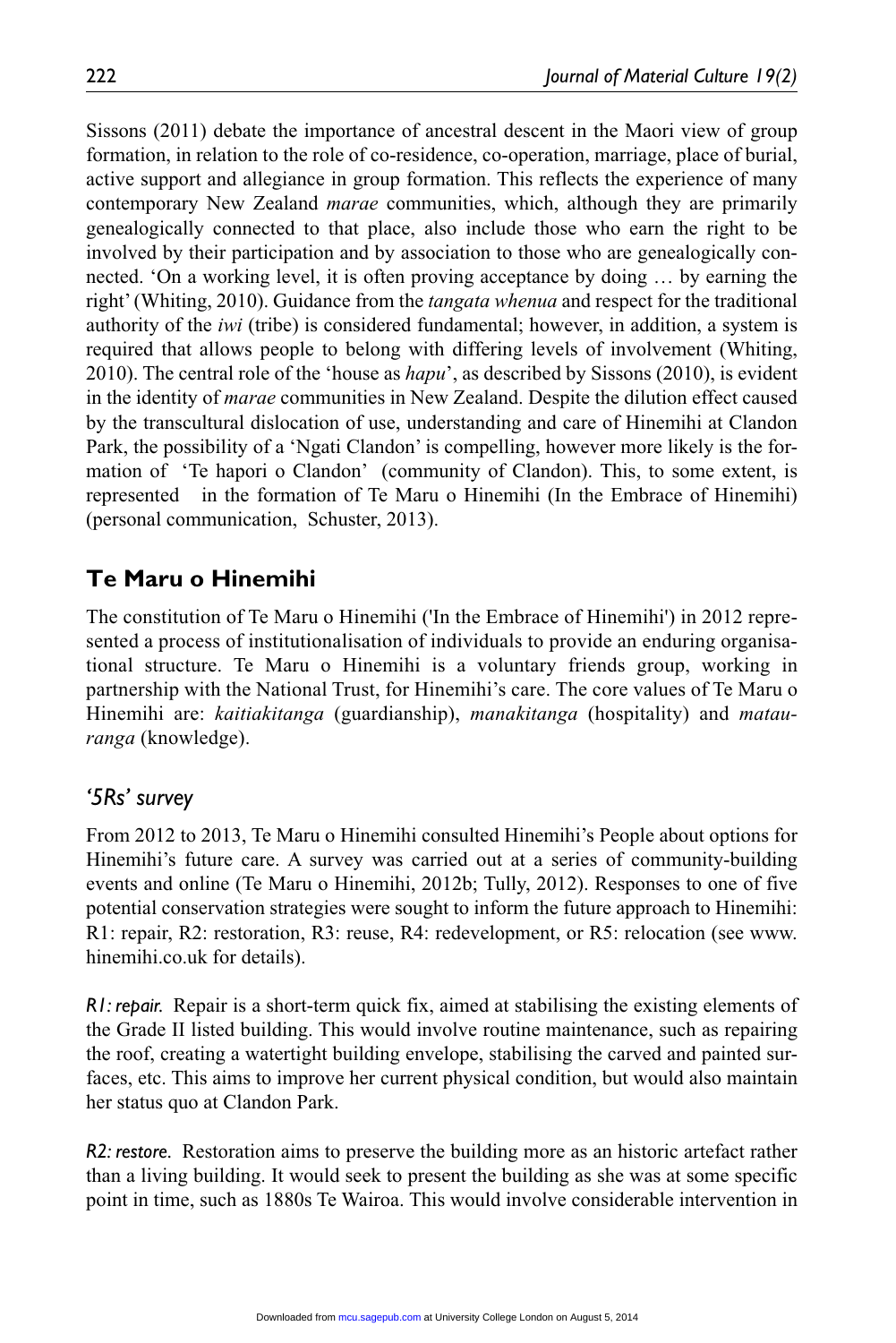Hinemihi's built fabric, such as a new roof, altered dimensions and new interior and exterior decorative schemes.

*R3: re-use.* Re-use would mean adapting the building and making her fit for certain activities. These adaptations would therefore include all the proposals required for R2: Restoration, but with the addition of new elements such as a new floor, efficient insulation and power lines to provide heating and lighting so that Hinemihi can be used comfortably.

*R4: redevelop.* Redevelopment would consist of restoring and reusing Hinemihi, but in addition adding a *whare manaaki* (services building) and *wharau* (performance awning). This would provide facilities for Hinemihi to be used all year round as a *marae*. These additional spaces would be designed sympathetically to avoid overpowering Hinemihi or the gardens in which she is sited. A service building could be designed to be more or less invisible, using ground surface as camouflage; a performance awning could be designed so as to be pop-up, that is to say: erectable by two people. Redevelopment is the strategy that would allow Hinemihi to be used as a fully functioning *marae*.

*R5: relocate.* Relocating Hinemihi does not necessarily mean repatriation to New Zealand; it could involve relocation within Britain, perhaps to a museum gallery or another outdoor location. If it is not possible at Clandon Park to look after Hinemihi in her old age, an option would be to relocate her to a place where the necessary care is available.

*Survey results.* The results of the survey revealed a clear preference for R2: restoration and R4: redevelopment, and a rejection of the other options − R1: repair, R3: reuse, R5: relocation. A summary of the quantitative results of the survey is presented in 'A Dialogue with Hinemihi's People' (Te Maru o Hinemihi, 2012b). A further phase of consultation took place via an online survey, asking people to register a preference between the two favoured options. This identified a clear preference for redevelopment, the provision of services enabling Hinemihi to be used all year round as a functioning *marae*.

This is translated in to the current project proposal an integrated heritage vision to develop the Hinemihi *marae* at Clandon Park as a living space for Maori cultural practice and local community organisations. At the heart of the Hinemihi *marae* is a place of welcome, in which visitors are able to encounter a Maori world. This welcome is evident in the openness that Hinemihi offers to diverse groups of people, which is the most resilient element of the on going project to care for her.

The Hinemihi *marae* is a place where people can come together to meet and explore the dignity of difference, a safe space to experience another's cultural world, whilst reflecting on one's own cultural identity.

The project aims to ensure that the Hinemihi *marae* is able to support and care for people at Clandon as a centre for peoples of all cultures to engage with a Maori and Polynesian world.

Te Maru is currently in the process of helping the National Trust answer the question 'if we build it, will you come?' The degree of intervention and alteration of Hinemihi will need to be justified in terms of increased social benefit for the broad constituency of community groups (English Heritage, 2008). The resultant conservation response will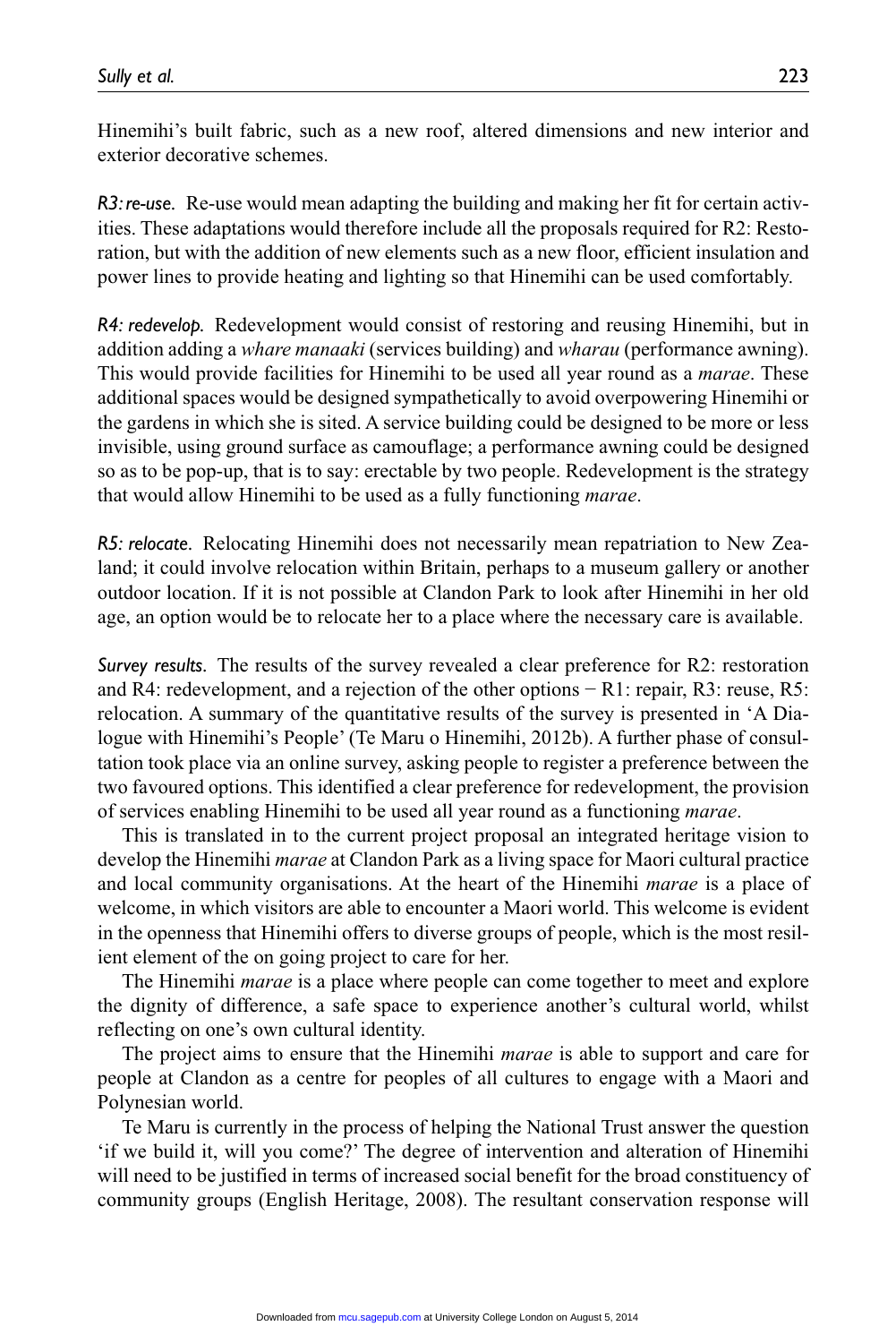seek to balance the opportunities and constraints of the cultural and physical landscapes that surround Hinemihi and Clandon Park. If there is insufficient interest in developing Hinemihi as a functioning *marae*, then an understanding of the desired level of use is required in order to plan future investment (National Trust, 2012).

#### **Conclusion**

In this project, the conservation of Hinemihi grows from a complex negotiation between Hinemihi's People in which past relationships are reinterpreted in light of present experience and future hopes. The conservation approach to Hinemihi has shifted from seeking to understand her as an object of built heritage to an object-centred network of reciprocal social relationships between people and each other and between people and things. This points to an embodiment of social activities in cultural materials that give rise to concepts of identity from the level of the individual up to the level of the world composed of the things in it (Latour, 2007).

The conservation of Hinemihi becomes a distorting lens through which to understand the realities of people's lives and relationships. As part of this work, we are able to look into the performance of culture as a representation of these networks through the traces left behind in the making of the world around us. The conservation process is able to reveal this journey, not as a singular moment in time past, but to document the perpetual narration of moments to the present, thereby revealing the traces of past networks constructed by people in the making of the world around them (Nancy, 2007). This allows an investigation of the artefacts of conservation that are created in the associations, networks and relationships of things, including people (Henare et al., 2007: 3).

The enduring nature of the material past provides an opportunity for cultural practice to be rethought, reimagined, recreated, reinvigorated and revitalised. The physical survival of our material past, as the National Trust would have it, provides this potential 'forever for everyone' (National Trust, 2010b). Caring for Hinemihi therefore means caring for these relationships. The conservation of Hinemihi provides an opportunity to invest in the relationships between Hinemihi and her people in order to sustain Hinemihi's care in the long term. The details of adopting such an approach reveal the difficulties of engaging in participatory processes, while utilising conventional heritage conservation procedures.

The need for Hinemihi's conservation to have direct relevance to British cultural heritage has been acknowledged as an essential element of a British Heritage project (Heritage Lottery Fund, 2012). This project, therefore, is required to transcend the essentialising limitations of Hinemihi being solely about Maori culture, instead necessitating a location of Hinemihi's People beyond the obvious connection between Hinemihi and Maori. As a Maori cultural building, Hinemihi provides means to encounter Maori. The role of Hinemihi in the 'Origins: Heritage of First Nations' project emphasises the ability of a specific cultural focus to have relevance in intercultural understanding (Origins, 2012). In providing the potential for intercultural exchange in a multicultural Britain, we are able to investigate ideas of transcultural activities that hybridise our rigid concepts of singularity, purity, polarity and monocultural identities that tend to be essentialised within and between nation states as a mechanism of political expediency (Bhaba, 1994;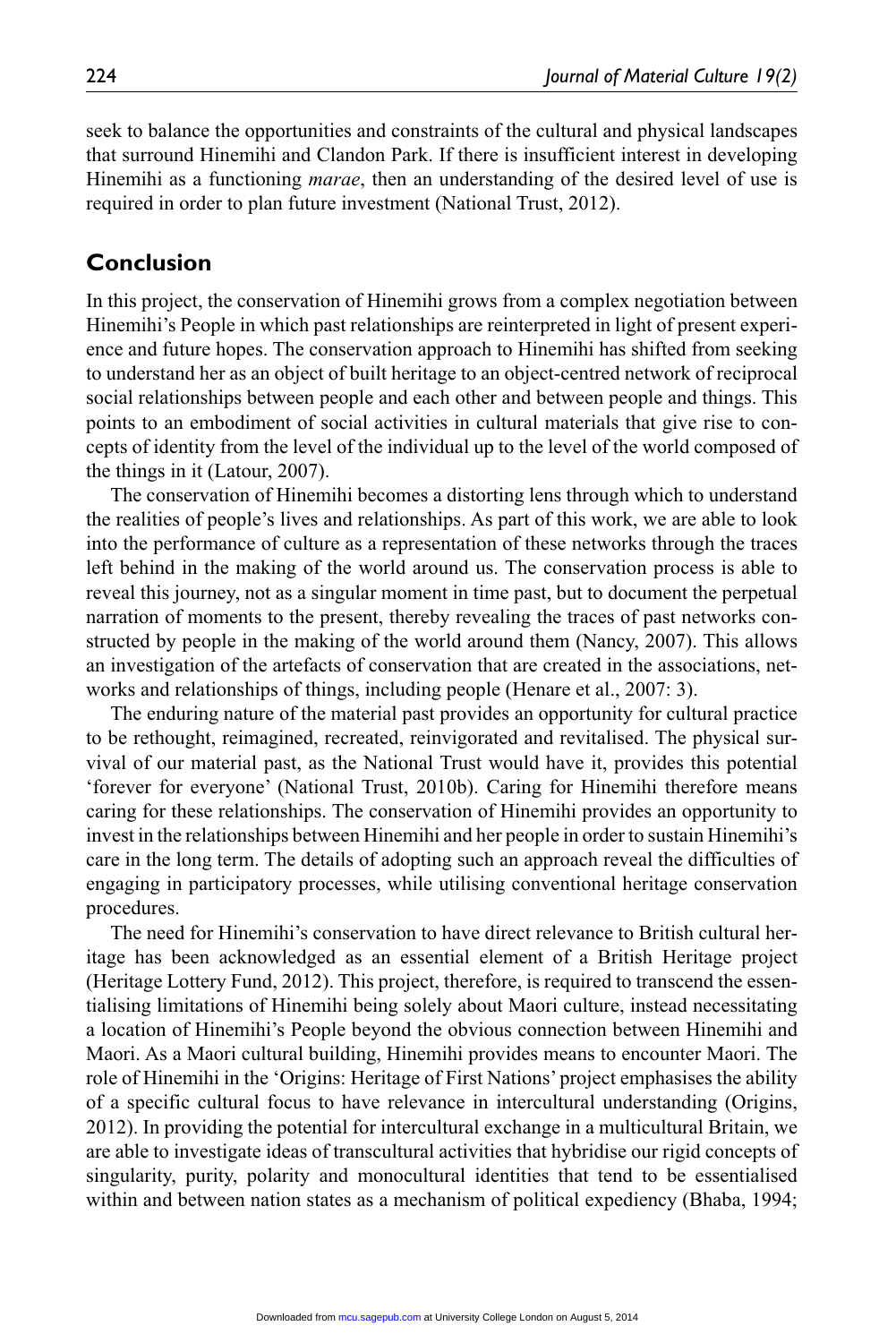Latour, 1993: 10). This provides the ability to build a sense of Britishness in and around the multicultural communities that make up contemporary Britain, understood through relations rather than identities, governed by exchange rather than possession (Thomas, 1999: 279).

In encountering Hinemihi, people in Britain have the opportunity to reflect on Britain's colonial and post-colonial relationships that have implications in the present. We must also acknowledge that part of what it is to be British is making meaning through the conservation of heritage. Conserved heritage therefore becomes an artefact of engaging in conservation as culture, inside rather than outside heritage (Smith, 2006: 88). Our inability to dissolve the boundaries around heritage suggest that we are forced to contain the process within these self-acknowledged limits. Our strategies therefore must exist clearly within its boundaries and may not make sense when viewed by those outside. In doing so, it is necessary to acknowledge that the conservation of heritage is the answer to a question of its own making, a tautological process that is self-fulfilling and self-generating. This provides a justification for the formation of a heritage community, in relation to the conservation moment, that may not have reality beyond it. The examination of what it is to be British alongside what it is to be Hinemihi's People opens up the opportunity for Hinemihi to be used as a regular classroom for local Clandon schoolchildren as much as space for *wananga* for Kohanga reo *tamariki* (personal communication, Gallop, 2012).

#### **Funding**

This research received no specific grant from any funding agency in the public, commercial, or not-for-profit sectors.

#### **References**

- Allen N (1998) Maori vision and the imperialist gaze. In: Barringer T, Flynn T (eds) *Colonialism and the Object: Empire, Material Culture and the Museum*. London: Routledge, 144–147.
- Avrami E, Mason R and De la Torre M (2000) *Values and Heritage Conservation: Research Report*.Los Angeles: The Getty Conservation Institute.
- Barlow C (1991) *Tikanga Whakaaro: Key Concepts in Maori Culture*. Melbourne: Oxford University Press.
- Bhaba HK (1994) *The Location of Culture*. London: Routledge.
- Blair N (2002) Tamaki Kaitiakitanga in the concrete jungle. In: Kawharu M (ed.) *Whenua: Managing our Resources*. Auckland: Reed Books, 62–74.
- Brown D (2009) *Maori Architecture from Fale to Wharenui and Beyond*. London: Penguin.
- Burrows K (2006) Te Mahere Rautaki te Reo ki Ranana: A Maori language plan for the London Maori community. Unpublished report.
- Burrows K (2007) Hinemihi and the London Maori community. In Sully D (ed.) *Decolonising Conservation: Caring for Maori Meeting Houses outside New Zealand*. Walnut Creek, CA: Left Coast Press, 161–172.
- Butts D (1990) Nga Tukemata: Nga Taonga o Ngati Kahungunu (The Awakening: The Treasures of the Ngai Kahungun), In: Gathercole P, Lownethal D (eds) *The Politics of the Past*. London: Unwin Hyman, 107–117.
- Butts D (2002) Maori and museums: The politics of indigenous recognition. In: Sandell R (ed.) *Museums, Society, Inequality*. London: Routledge, 225–234.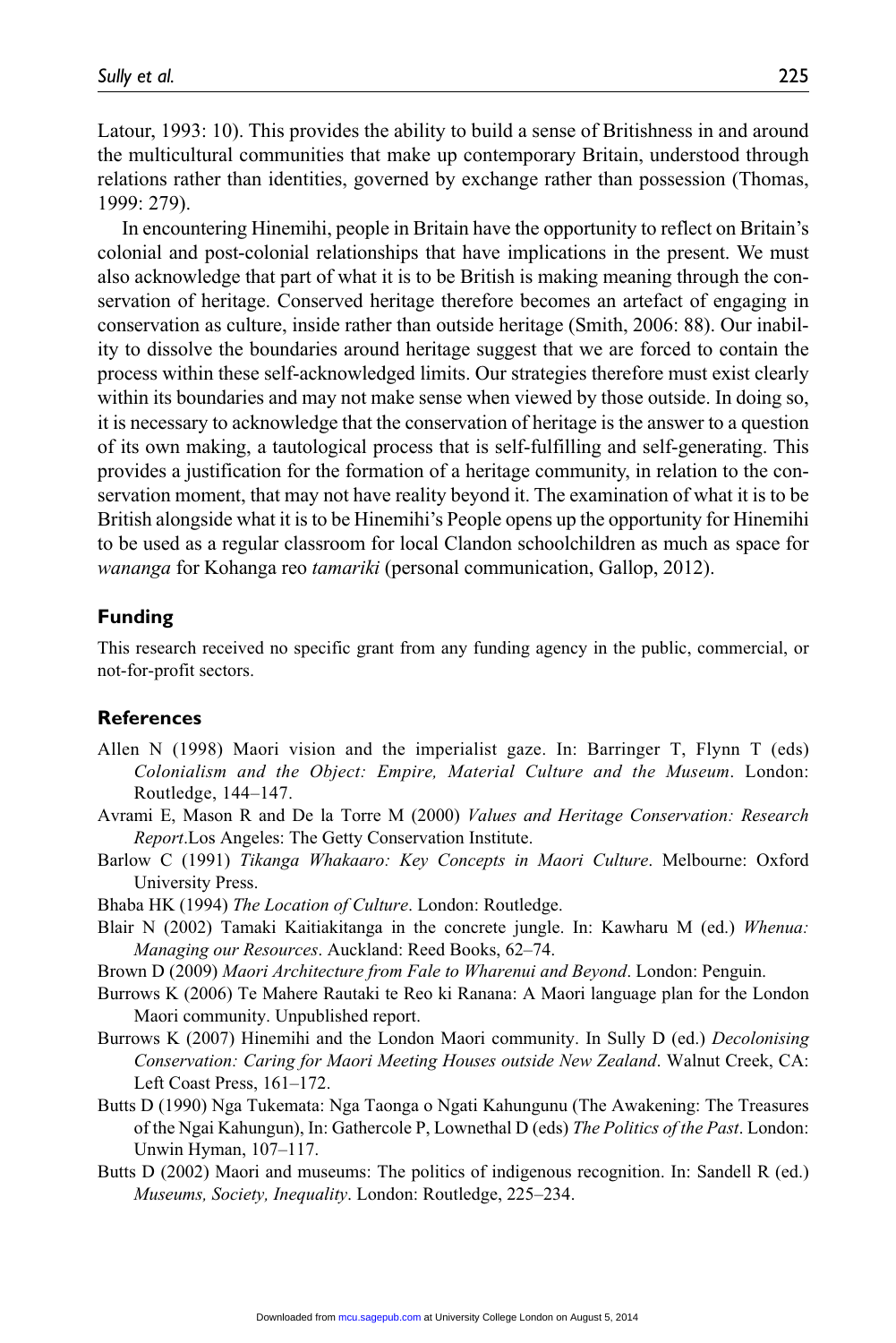- Clavir M (2002) *Preserving What Is Valued: Museums, Conservation, and First Nations*. Vancouver: UBC Press.
- Durie M (1998) *Te Mana Te Kawanatanga: The Politics of Maori Self-Determination*. Auckland: Oxford University Press.
- Engels-Schwarzpaul T and Wikitera K-A (2009) *Counter Currents: Whare Nui and Fale Abroad. The Pacific Connection: Trade, Travel and Technology Transfer*, University of Melbourne, 19–21 February, 8–46.
- English Heritage (2008) *Conservation Principles: Policies and Guidance for the Sustainable Management of the Historic Environment*. London: English Heritage.
- Gallop A (1998) *The House with the Golden Eyes*. Sunbury-on-Thames: Running Horse Books.
- Garbutt E (2007) The care of living objects: Conserving Rauru and Te Wharepuni a Maui in Germany. In: Sully D (ed.) *Decolonising Conservation: Caring for Maori Meeting Houses outside New Zealand*. Walnut Creek, CA: Left Coast Press, 111–126.
- Gopal P (2007) Teaching history: What's guilt got to do with it? Britain, Empire and the history of now. Manifesto challenge: Developing a capable population. *Notes from a Lecture at Royal Society of Arts (RSA*), 28 February 2007. Available at: [http://www.rsa.org.uk/events/textde](http://www.rsa.org.uk/events/textdetail.asp?ReadID=977)[tail.asp?ReadID=977](http://www.rsa.org.uk/events/textdetail.asp?ReadID=977) (accessed 15 September 2008).
- Gosden C and Knowles C (2001) *Collecting Colonialism: Material Culture and Colonial Change*. Oxford: Berg.
- Gravesen C (2012) Between humans and other things: Conservation as material fabric in contemporary art. *Journal of Conservation and Museum Studies* 10(1): 3–7.
- Hakiwai A (2007) The protection of Taonga and Maori heritage in Aotearoa (New Zealand). In: Sully D (ed.) *Decolonising Conservation: Caring for Maori Meeting Houses outside New Zealand*. Walnut Creek, CA: Left Coast Press, 45–58.
- Haley J (1986) *The Power Tactics of Jesus Christ and Other Essays*, 2nd edn. New York: Crown House.
- Harvey G (2005) Performing identity and entertaining guests in the Maori diaspora. In: Harvey G, Thompson GD Jr (eds) *Indigenous Diasporas and Dislocations*. Farnham: Ashgate, 122–134.
- Henare A, Holbraad M and Wastell S (2007) Introduction: Thinking through things. In: Henare A et al. (eds) *Thinking Through Things: Theorising Artefacts Ethnographically*. London: Routledge, 1–31.
- Heritage Lottery Fund (2012) *Heritage Grants: Grants of more than £100,000: Introduction and Help Notes*. Available at: <http://www.hlf.org.uk>(accessed 14 September 2012).
- Hooper-Greenhill E (1998) Perspectives on Hinemihi: A Maori meeting house. In: Barringer T, Flynn T (eds) *Colonialism and Its Objects: Empire, Material Culture and the Museum*. London: Routledge, 129–143.
- Hooper-Greenhill E (2000) Speaking for herself? Hinemihi and her discourses. In: Hooper-Greenhill E (ed.) *Museums and the Interpretation of Visual Culture*. London: Routledge, 49–75.
- Huygens I (2006) Discourses for decolonization: Affirming Maori authority in New Zealand workplaces. *Journal of Community & Applied Social Psychology* 16(5): 363–378.
- Kernot B (1984) Report of the Clandon Park, Surrey, meeting house, prepared for the Maori Buildings Committee, Historic Places Trust, 7-6-75. *Tu Tangata: Maori News Magazine* 20 (October/November): 4–6.
- Latour B (1993) *We Have Never Been Modern*, trans. c Porter. Cambridge, MA: Harvard University Press.
- Latour B (2007) *Reassembling the Social: An Introduction to Actor-Network-Theory*. Oxford: Oxford University Press.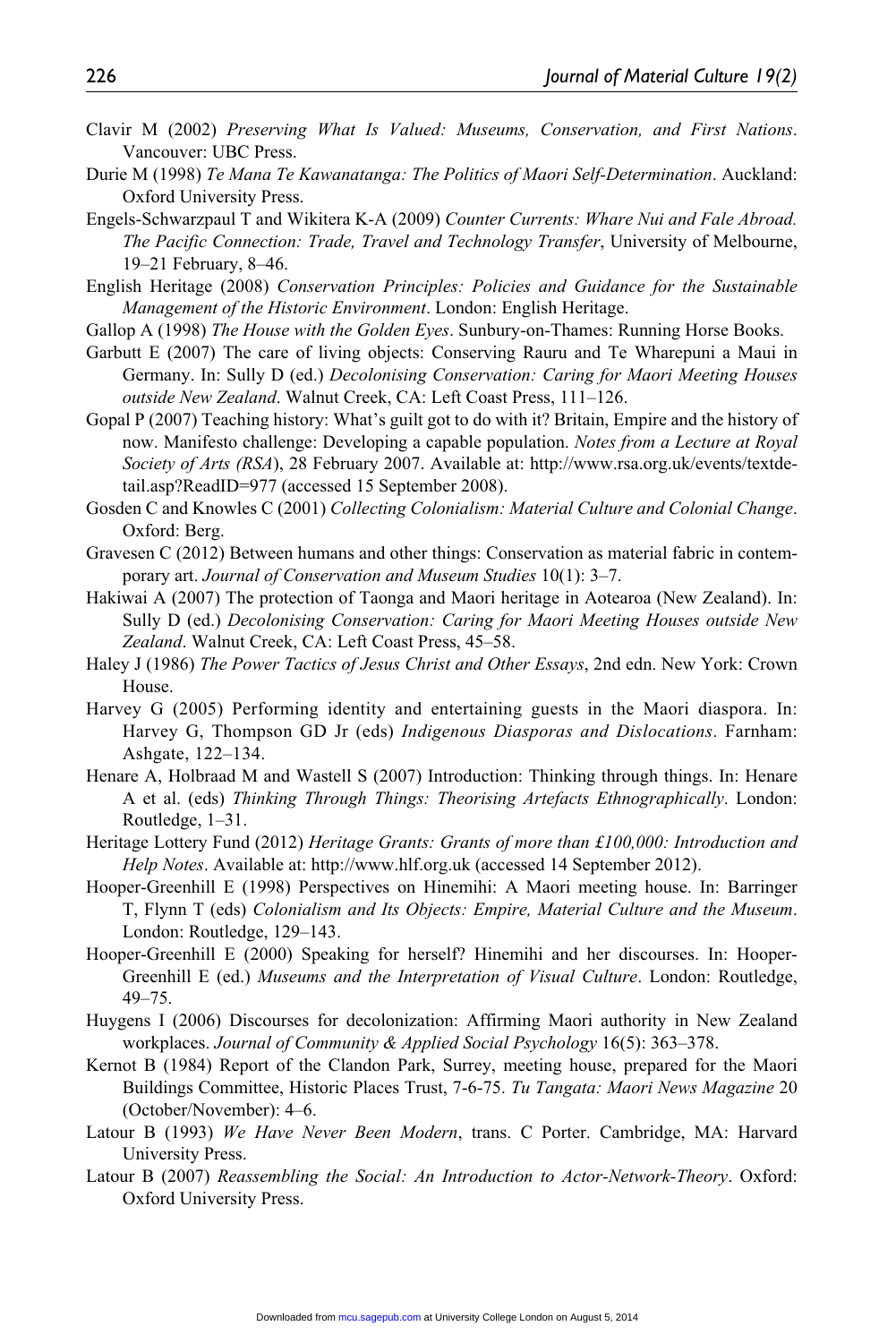- Levine HB (2011) Tieke: Marae and/or tourist campsite? Confrontation and cooperation in Whanganui National Park, New Zealand. *Anthropological Forum: A Journal of Social Anthropology and Comparative Sociology* 21(1): 43–56.
- McNiven IJ and Russell L (2005) *Appropriated Pasts, Indigenous Peoples and the Colonial Culture of Archaeology*. Lanham, MD: Altamira Press.
- Malkogeorgou P (2003) Hinemihi: Visitor reaction to Hinemihi, Clandon House 10/06/2003– 11/06/2003. Unpublished UCL Institute of Archaeology Report.
- Matunga H (1994) Waahi tapu: Maori sacred sites. In: Carmichael DL et al. (eds) *Sacred Sites, Sacred Places*. London: Routledge, 217–226.
- Meredith P (2000) Urban Maori as 'new citizens': The quest for recognition and resources. Available at: <http://lianz.waikato.ac.nz/publications-working.htm> (accessed 19 September 2012).
- Nairn R and McCreanor TN (1994) Insensitivity and hypersensitivity: An imbalance in Pakeha accounts of racial conflict. *Journal of Language and Social Psychology* 9(4): 293–308.
- Nancy Jean-Luc (2007) *The Creation of the World or, Globalization*. Albany: State University of New York Press.
- National Trust (2008) Hinemihi o te Ao Tawhito (Hinemihi of the Old World): A vision for the future. Unpublished National Trust document. Available at: [http: //Hinemihi.co.uk](http://Hinemihi.co.uk) (accessed 14 September 2012).
- National Trust (2010a) Conservation statement for Hinemihi, the Maori Meeting House at Clandon Park, West Clandon, Guildford, Surrey. In partnership with the Hinemihi Stakeholders Group, November 2010. Available at:<http://Hinemihi.co.uk>(accessed 14 September 2012).
- National Trust (2010b) *Going Local: Fresh Tracks Down Old Roads: Our Strategy for the Next Decade*. Swindon: National Trust Enterprises.
- National Trust (2012) *Hinemihi at Clandon Park A Summary*. Available at: [http://Hinemihi.](http://Hinemihi.co.uk) [co.uk](http://Hinemihi.co.uk) (accessed 14 September 2012).
- Neich R (1994) *Painted Histories: Early Maori Figurative Painting*. Auckland: Auckland University Press.
- Neich R (2001) *Carved Histories: Rotorua Ngäti Tarawhai Woodcarving*. Auckland: Auckland University Press.
- Neich R (2003) The Maori house down in the garden: A benign colonialist response to Maori art, and the Maori counter response. *Journal of the Polynesian Society* 112(4): 331–368
- NZHPT (2009) *Maori Built Heritage Policy Mahi Whakaoranga Taonga Whakatu Conserving Maori Built Heritage*. Wellington, NZ: New Zealand Historic Places Trust Pouhere Taonga.
- O'Regan S (1990) Maori control of the Maori heritage. In: Gathercole P and Lowenthal D (eds) *The Politics of the Past*. London: Unwin Hyman: 95–106.
- Origins (2012) *Origins: Heritage of First Nations: A Border-Crossings Project*. Available at: <http://www.originsproject.org.uk>(accessed 14 September 2012).
- Riccini S (2005) Hinemihi: A journey towards multi-vocal interpretation and beyond. Unpublished MA Dissertation, UCL Institute of Archaeology.
- Royal C (2004) *Mätauranga Mäori and Museum Practice*. Wellington: Museum of New Zealand [Te Papa Tongarewa'. Available at:](www.med.govt.nz/templates/MultipageDocumentTOC_ _ _ _ 688.aspx) <www.med.govt.nz/templates/MultipageDocumentTOC> 688.aspx (accessed 19 September 2012).
- Safran W (1991) Diasporas in modern societies: Myths of homeland and return. *Diaspora* 1(1): 83–99.
- Schuster J (2007) Hinemihi and Ngati (tribe) Hinemihi. In: Sully D (ed.) *Decolonising Conservation: Caring for Maori Meeting Houses outside New Zealand*. Walnut Creek, CA: Left Coast Press, 175–198.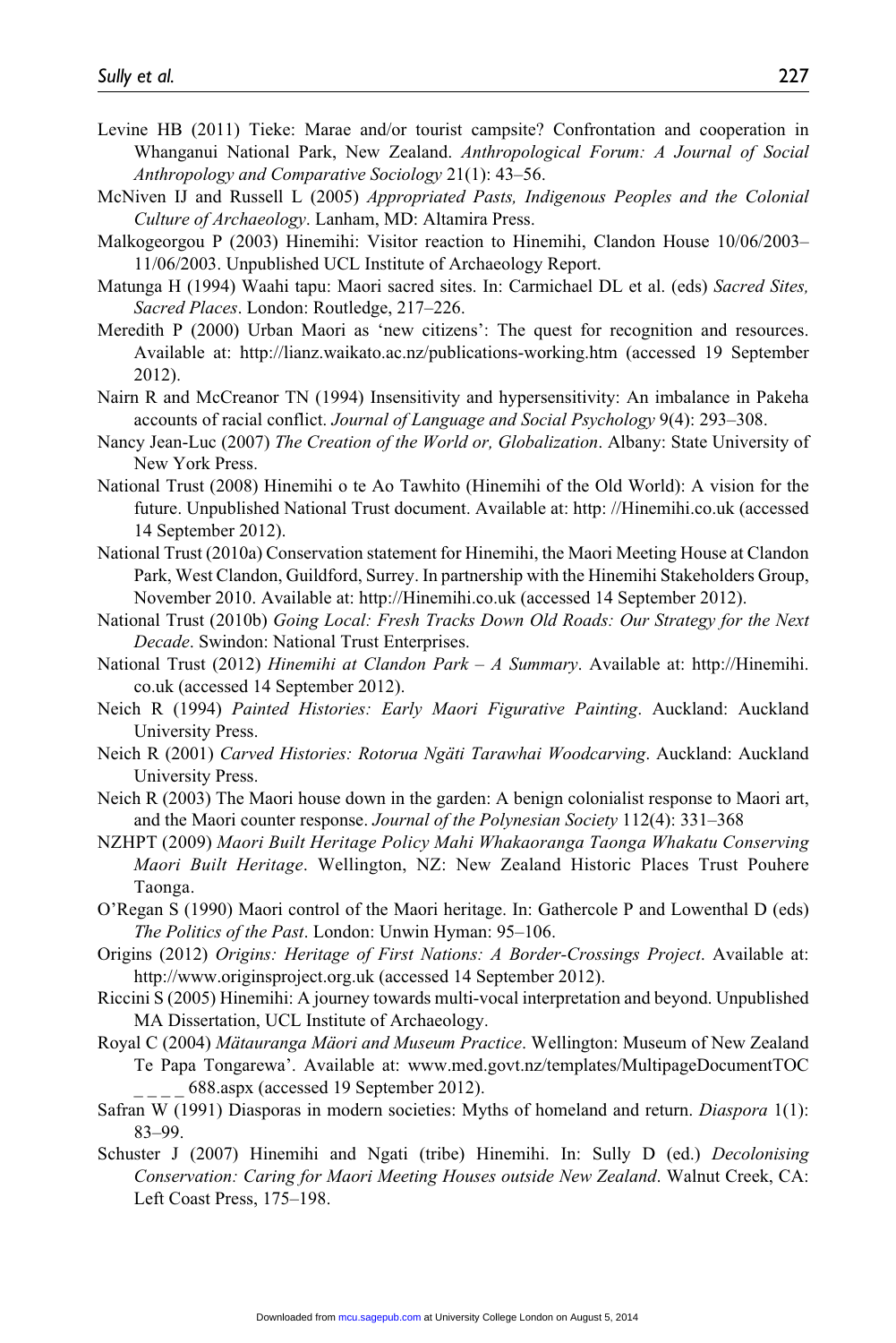- Schuster J (2010) Interviews with Maori built heritage advisors: James Schuster, 2 December 2010, Te Wairoa. Transcript of unpublished UCL interview.
- Schuster J and Whiting D (2007) Marae conservation in Aotearoa. In: Sully D (ed.) *Decolonising Conservation: Caring for Maori Meeting Houses outside New Zealand*. Walnut Creek, CA: Left Coast Press, 71–88.
- Sissons J (1998) The traditionalisation of the Maori meeting house. *Oceania* 69(1): 36–46.
- Sissons J (2010) Building a house society: The reorganization of Maori communities around meeting houses. *Journal of the Royal Anthropological Institute* 16(2): 372–386.
- Sissons J (2011) Comment: Anthropological understandings of *hapuu* and the improvisation of social life. *Journal of the Royal Anthropological Institute* (NS) 17(3): 628–631.
- Smith L (2006) *Uses of Heritage*. London: Routledge.
- Smith LT (1999) *Decolonising Methodologies: Research and Indigenous Peoples*. London: Zed Books.
- Stafford D (1986) *The Founding Years of Rotorua*. Rotorua: Ray Richards and Rotorua District Council.
- Sully D (ed.) (2007) *Decolonising Conservation: Caring for Maori Meeting Houses outside New Zealand*. Walnut Creek, CA: Left Coast Press.
- Sully D (2011) *Kaitiakitanga: Maintenance of Hinemihi in preparation for the 2011 Kohanga Reo Hangi*. Available at:<http://Hinemihi.co.uk>(accessed 14 September 2012).
- Sully D and Cardoso IP (2007) Conserving Hinemihi at Clandon Park, UK. In: Sully D (ed.) *Decolonising Conservation: Caring for Maori Meeting Houses outside New Zealand*. Walnut Creek, CA: Left Coast Press, 199–219.
- Sully D and Gallop A (2007) Introducing Hinemihi. In: Sully D (ed.) *Decolonising Conservation: Caring for Maori Meeting Houses outside New Zealand*. Walnut Creek, CA: Left Coast Press, 127–148.
- Sully D et al. (2009) 'whareNOW' unpublished project outline. Available at: [http: //Hinemihi.](http://Hinemihi.co.uk) [co.uk](http://Hinemihi.co.uk) (accessed 14 September 2012).
- Tapsell P (2002) Partnership in museums: A tribal Maori response to repatriation. In: TFforde C et al. (eds) *The Dead and Their Possession: Repatriation in Principle, Policy and Practice*. London: Routledge, 285–292.
- Tapsell P (2003) Afterword: Beyond the frame. In: Peers L, Brown AK (eds) *Museums and Source Communities*. London: Routledge, 242–251.
- Te Kohanga Reo o Ranana (2007) *Tekau, Te Kohanga Reo o Ranana 10th Anniversary 1997–- 2007*. London: Te Kohanga Reo o Ranana.
- Te Maru o Hinemihi (2012a) Te Maru o Hinemihi website. Available at: <http://Hinemihi.co.uk> (accessed 14 September 2012).
- Te Maru o Hinemihi (2012b) A dialogue with Hinemihi's People. Available at: [http://Hinemihi.](http://Hinemihi.co.uk) [co.uk](http://Hinemihi.co.uk) (accessed 14 September 2012).
- Terrell JE, Wisse D and Philipp C (2007) Ruatepupuke II, the Field Museum, Chicago the past and possible future. In: Sully D (ed.) *Decolonising Conservation: Caring for Maori Meeting Houses outside New Zealand*. Walnut Creek, CA: Left Coast Press, 89–110.
- Thomas N (1999) *Possessions: Indigenous Art/Colonial Culture*. London: Thames & Hudson.
- Thomas N et al. (2009) *Rauru: Tene Watere, Maori Carvings and Colonial History*. Dunedin: Otago University Press.
- Tully C (2012) Weaving together community building through conservation. Unpublished MA Dissertation, UCL Institute of Archaeology.
- Webster S (2011) Do Maori know what a *hapuu* is?' *Journal of the Royal Anthropological Institute* (NS) 17(3): 622–627.